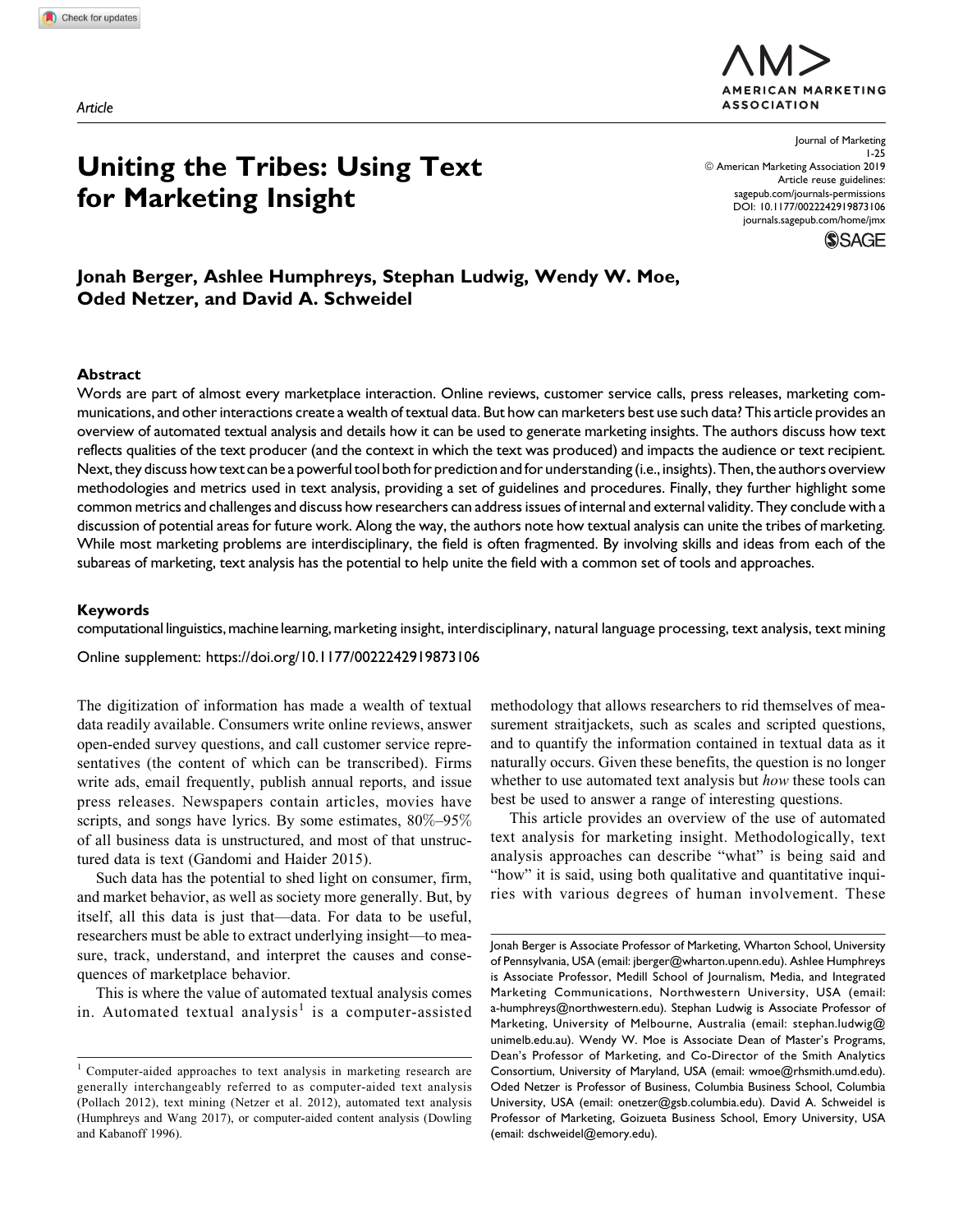approaches consider individual words and expressions, their linguistic relationships within a document (within-text interdependencies) and across documents (across-text interdependencies), and the more general topics discussed in the text. Techniques range from computerized word counting and applying dictionaries to supervised or automated machine learning that helps deduce psychometric and substantive properties of text.

Within this emerging domain, we aim to make four main contributions. First, we illustrate how text data can be used for both prediction and understanding, to gain insight into who produced that text, as well as how that text may impact the people and organizations that consume it. Second, we provide a how-to guide for those new to text analysis, detailing the main tools, pitfalls, and challenges that researchers may encounter. Third, we offer a set of expansive research propositions pertaining to using text as a means to understand meaning making in markets with a focus on how customers, firms, and societies construe or comprehend marketplace interactions, relationships, and themselves. Whereas previous treatments of text analysis have looked specifically at consumer text (Humphreys and Wang 2017), social media communication (Kern et al. 2016), or psychological processes (Tausczik and Pennebaker 2010), we aim to provide a framework for incorporating text into marketing research at the individual, firm, market, and societal levels. By necessity, our approach includes a wideranging set of textual data sources (e.g., user-generated content, annual reports, cultural artifacts, government text).

Fourth, and mostimportantly, we discuss how text analysis can help "unite the tribes." As a field, part of marketing's value is its interdisciplinary nature. Unlike core disciplines such as psychology, sociology, or economics, the marketing discipline is a big tent that allows researchers from different traditions and research philosophies (e.g., quantitative modeling, consumer behavior, strategy, consumer culture theory) to come together to study related questions (Moorman et al. 2019a, b). In reality, however, the field often seems fragmented. Rather than different rowers all simultaneously pulling together, it often feels more like separate tribes, each independently going off in separate directions. Although everyone is theoretically working toward similar goals, there tends to be more communication within groups than between them. Different groups often speak different "languages" (e.g., psychology, sociology, anthropology, statistics, economics, organizational behavior) and use different tools, making it increasingly difficult to have a common conversation. However, text analysis can unite the tribes. Not only does it involve skills and ideas from each of these areas, doing it well requires such integration because it borrows ideas, concepts, approaches, and methods from each tribe and incorporates them to achieve insight. In so doing, the approach also adds value to each of the tribes in ways that might not otherwise be possible.

We start by discussing two distinctions that are useful when thinking about how text can be used: (1) whether text reflects or impacts (i.e., says something about the producer or has a downstream impact on something else) and (2) whether text is used for prediction or understanding (i.e., predicting something or understanding what caused something). Next, we explain how text may be used to unite the tribes of marketing. Then we provide an overview of text analysis tools and methodology and discuss key questions and measures of validity. Finally, we close with a future research agenda.

## The Universe of Text

Communication is an integral part of marketing. Not only do firms communicate with customers, but customers communicate with firms and one another. Moreover, firms communicate with investors and society communicates ideas and values to the public (through newspapers and movies). These communications generate text or can be transcribed into text.

A simple way to organize the world of textual data is to think about producers and receivers—the person or organization that creates the text and the person or organization who consumes the text (Table 1). While there are certainly other parties that could be listed, some of the main producers and receivers are consumers, firms, investors, and society at large. Consumers write online reviews that are read by other consumers, firms create annual reports that are read by investors, and cultural producers represent societal meanings through the creation of books, movies, and other digital or physical artifacts that are consumed by individuals or organizations.

Consistent with this distinction between text producer and text receiver, researchers may choose to study how text reflects or impacts. Specifically, text reflects information about, and thus can be used to gain insight into, the text *producer* or one can study how text impacts the text receiver.

## Text as a Reflection of the Producer

Text reflects and indicates something about the text producer (i.e., the person, organization, or context that created it). Customers, firms, and organizations use language to express themselves or achieve desired goals, and as a result, text signals information about the actors, organization, or society that created it and the contexts in which it was created. Like an anthropologist piecing together pottery shards to learn about a distant civilization, text provides a window into its producers.

Take, for example, a social media post in which someone talks about what they did that weekend. The text that person produces provides insight into several facets. First, it provides insight into the individual themselves. Are they introverted or extraverted? Neurotic or conscientious? It sheds light on who they are in general (i.e., stable traits or customer segments; Moon and Kamakura 2017) as well as how they may be feeling or what they may be thinking at the moment (i.e., states). In a sense, language can be viewed as a fingerprint or signature (Pennebaker 2011). Just like brush strokes or painting style can be used to determine who painted a particular painting, researchers use words and linguistic style to infer whether a play was written by Shakespeare, or if a person is depressed (Rude, Gortner, and Pennebaker 2004) or being deceitful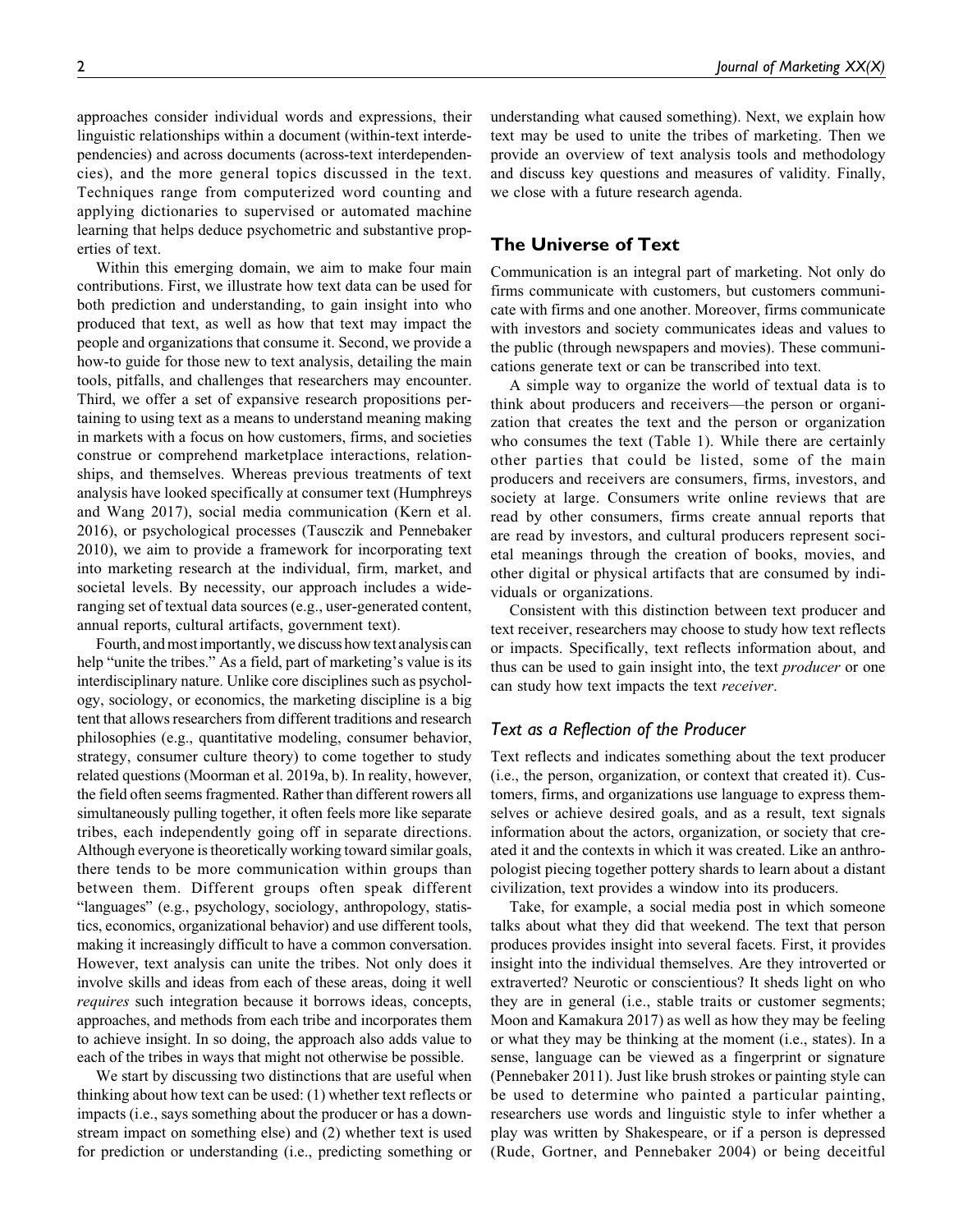#### Table 1. Text Producers and Receivers.

| Text      | <b>Text Receivers</b>                                                                                                                                                                                                                                                                                                                                                                                                                                                                                                                                                                                                             |                                                                                                                                                                                                                                                                                                                                                                |                                                                                                                                                                                                                                     |                                                                                                                                                                   |
|-----------|-----------------------------------------------------------------------------------------------------------------------------------------------------------------------------------------------------------------------------------------------------------------------------------------------------------------------------------------------------------------------------------------------------------------------------------------------------------------------------------------------------------------------------------------------------------------------------------------------------------------------------------|----------------------------------------------------------------------------------------------------------------------------------------------------------------------------------------------------------------------------------------------------------------------------------------------------------------------------------------------------------------|-------------------------------------------------------------------------------------------------------------------------------------------------------------------------------------------------------------------------------------|-------------------------------------------------------------------------------------------------------------------------------------------------------------------|
| Producers | Consumers                                                                                                                                                                                                                                                                                                                                                                                                                                                                                                                                                                                                                         | Firms                                                                                                                                                                                                                                                                                                                                                          | Investors                                                                                                                                                                                                                           | Institutions/Society                                                                                                                                              |
| Consumers | • Online reviews (Anderson and<br>Simester 2014; Chen and Lurie 2013;<br>Fazio and Rockledge 2015 <sup>a</sup> ; Kronrod<br>and Danziger 2013 <sup>a</sup> ; Lee and Bradlow . Idea-generation contexts<br>2011; Liu, Lee, and Srinivasan 2019 <sup>a</sup> ;<br>Melumad, Inman, and Pham 2019;<br>Moon and Kamakura 2017; Puranam,<br>Narayan, and Kadiyali 2017)<br>• Social media (Hamilton, Schlosser, and<br>Chen 2017 <sup>a</sup> ; Netzer et al. 2012;<br>Villarroel Ordenes et al. 2017)<br>• Offline word of mouth (Berger and<br>Schwartz 2011 <sup>a</sup> ; Mehl and Pennebaker • Customer language on<br>$2003^a$ ) | • Forms and applications<br>(Netzer, Lemaire, and<br>Herzenstein 2019)<br>(Bayus 2013 <sup>a</sup> ; Toubia and<br><b>Netzer 2017)</b><br>• Social media/brand<br>communities (Herhausen<br>et al. 2019)<br>• Consumer complaints<br>(Ma, Baohung, and Kekre<br>2015)<br>service calls<br>• Tweeting at companies<br>(Liu, Singh, and Srinivasan<br>$2016^a$ ) | • Stock market reactions to<br>consumer text (Bollen,<br>Mao, and Zeng 2011;<br>Tirunillai and Tellis 2012)<br>• Protests<br>• Petitions                                                                                            | • Crowdsourcing<br>knowledge<br>• Letters to the editor<br>• Online comments<br>section<br>• Activism (e.g.,<br>organizing political<br>movements and<br>marches) |
| Firms     | • Owned media (e.g., company website • Trade publications<br>and social media; Villarroel Ordenes<br>et al. 2018)<br>• Advertisements (Fossen and<br>Schweidel 2017 <sup>a</sup> , 2019; Liaukonyte,<br>Teixeira, and Wilbur 2015 <sup>a</sup> ; Rosa et al.<br>1999; Stewart and Furse 1986)<br>• Customer service agents (Packard and<br>Berger 2019; Packard, Moore, and<br>McFerran 2018)<br>• Packaging, including labels<br>Text used in instructions                                                                                                                                                                       | (Weber, Heinze, and<br>DeSoucey 2008 <sup>a</sup> )<br>• Interfirm communication<br>emails (Ludwig et al.<br>2016<br>• White papers                                                                                                                                                                                                                            | • Financial reports<br>(Loughran and McDonald<br>2016<br>• Corporate<br>communications (Hobson,<br>Mayhew, and<br>Venkatachalam 2012)<br>• Chief executive officer<br>letters to shareholders<br>(Yadav, Prabhu, and<br>Chandy 2007 | • Editorials by firm<br>stakeholders<br>• Interviews with<br>business leaders                                                                                     |
| Investors |                                                                                                                                                                                                                                                                                                                                                                                                                                                                                                                                                                                                                                   | • Letters to shareholders<br>(Yadav, Prabhu, and<br><b>Chandy 2007)</b><br>• Shareholder feedback<br>(Wies et al. 2019)                                                                                                                                                                                                                                        | • Sector reports                                                                                                                                                                                                                    |                                                                                                                                                                   |
| society   | Institutions/ • News content (Berger, Kim, and<br>Meyer 2019; Berger and Milkman<br>2012; Humphreys 2010)<br>• Movies (Berger, Moe, and Schweidel<br>2019; Eliashberg, Hui, and Zhang 2007,<br>2014; Toubia et al. 2019)<br>• Songs (Berger and Packard 2018;<br>Packard and Berger 2019)<br>• Books (Akpinar and Berger 2015;<br>Sorescu et al. 2018 <sup>a</sup> )                                                                                                                                                                                                                                                              | <b>Business section</b><br>• Specialty magazines (e.g.,<br>Wired, Harvard Business<br><b>Review)</b>                                                                                                                                                                                                                                                           | • Wall Street Journal<br>• Fortune<br>• Various forms of<br>investment advice that<br>come from media                                                                                                                               | • Government<br>documents, hearings,<br>and memoranda<br>(Chappell et al. 1997 <sup>a</sup> )<br>• Forms of public<br>dialogue or debate                          |

<sup>a</sup>Reference appears in the Web Appendix.

(Ludwig et al. 2016). The same is true for groups, organizations, or institutions. Language reflects something about who they are and thus provides insight into what they might do in the future.

Second, text can provide insight into a person's attitudes toward or relationships with other attitude objects—whether

that person liked a movie or hated a hotel stay, for example, or whether they are friends or enemies with someone. Language used in loan applications provides insight into whether people will default (Netzer, Lemaire, and Herzenstein 2019), language used in reviews can provide insight into whether they are fake (Anderson and Simester 2014; Hancock et al. 2007;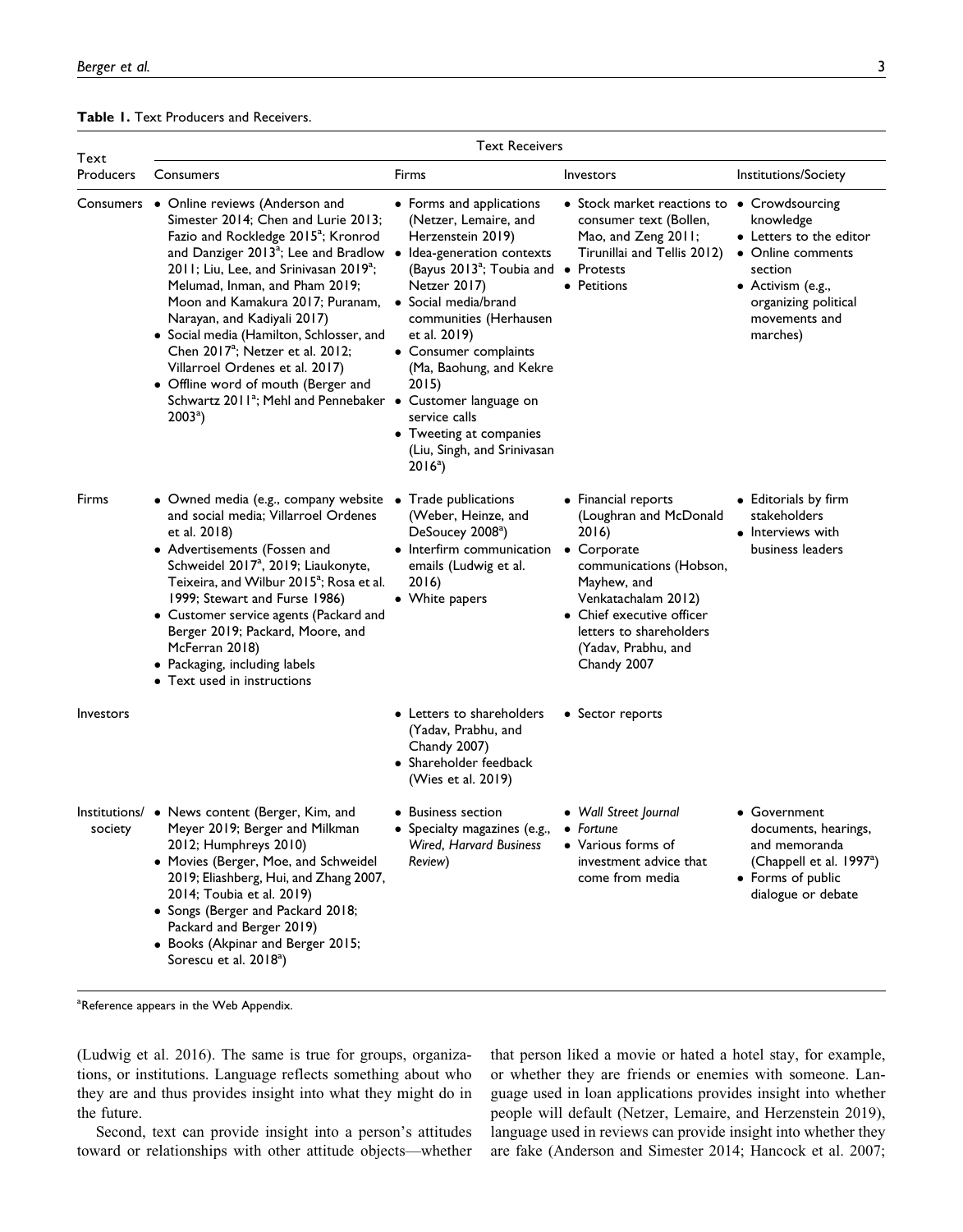Ott, Cardie, and Hancock 2012), and language used by political candidates could be used to study how they might govern in the future.

These same approaches can also be used to understand leaders, organizations, or cultural elites through the text they produce. For example, the words a leader uses reflect who they are as an individual, their leadership style, and their attitudes toward various stakeholders. The language used in ads, on websites, or by customer service agents reflects information about the company those pieces of text represent. Aspects such as brand personality (Opoku, Abratt, and Pitt 2006), how much a firm is thinking about its customers (Packard and Berger 2019), or managers' orientation toward end users (Molner, Prabhu, and Yadav 2019) can be understood through text. Annual reports provide insight into how well a firm is likely to perform in the future (Loughran and McDonald 2016).

Yet beyond single individuals or organizations, text can also be aggregated across creators to study larger social groups or institutions. Given that texts reflect information about the people or organizations that created them, grouping people or organizations together on the basis of shared characteristics can provide insight into the nature of such groups and differences between them. Analyzing blog posts, for example, can shed light on how older and younger people view happiness differently (e.g., as excitement vs. peacefulness; Mogilner, Kamvar, and Aaker 2011). In a comparison of newspaper articles and press releases about different business sectors, text can be used to understand the creation and spread of globalization discourse (Fiss and Hirsch 2005). Customers' language use further gives insight into the consumer sentiment in online brand communities (Homburg, Ehm, and Artz 2015).

More broadly, because texts are shaped by the contexts (e.g., devices, cultures, time periods) in which they were produced, they also reflect information about these contexts. In the case of culture, U.S. culture values high-arousal positive affective states more than East Asian cultures (Tsai 2007), and these differences may show up in the language these different groups use. Similarly, whereas members of individualist cultures tend to use first-person pronouns (e.g., "I"), members of collectivist cultures tend to use a greater proportion of third-person pronouns (e.g., "we").

Across time, researchers were able to examine whether the national mood changed after the September 11 attacks by studying linguistic markers of psychological change in online diaries (Cohn, Mehl, and Pennebaker 2004). The language used in news articles, songs, and public discourse reflects societal attitudes and norms, and thus analyzing changes over time can provide insight into aspects such as attitudes toward women and minorities (Boghrati and Berger 2019; Garg et al. 2018) or certain industries (Humphreys 2010). Journal articles provide a window into the evolution of topics within academia (Hill and Carley 1999). Books and movies serve as similar cultural barometers and could be used to shed light on everything from cultural differences in customs to changes in values over time.

Consequently, text analysis can provide insights that may not be easily (or cost-effectively) obtainable through other methods. Companies and organizations can use social listening (e.g., online reviews and blog posts) to understand whether consumers like a new product, how customers feel about their brand, what attributes are relevant for decision making, or what other brands fall in the same consideration set (Lee and Bradlow 2011; Netzer et al. 2012). Regulatory agencies can determine adverse reactions to pharmaceutical drugs (Feldman et al. 2015; Netzer et al. 2012), public health officials can gauge how bad the flu will be this year and where it will hit the hardest (Alessa and Faezipour 2018), and investors can try to predict the performance of the stock market (Bollen, Mao, and Zeng 2011; Tirunillai and Tellis 2012).

## Text's Impact on Receivers

In addition to reflecting information about the people, organizations, or society that created it, text also impacts or shapes the attitudes, behavior, and choices of the audience that consumes it. For example, take the language used by a customer service agent. While that language certainly reflects something about that agent (e.g., their personality, how they are feeling that day), how they feel toward the customer, and what type of brand they represent, that language also impacts the customer who receives it (Packard and Berger 2019; Packard, Moore, and McFerran 2018). It can change customer attitudes toward the brand, influence future purchase, or affect whether customers talk about the interaction with their friends. In that sense, language has a meaningful and measurable impact on the world. It has consequences.

This can be seen in a myriad of different contexts. Ad copy shapes customers' purchase behavior (Stewart and Furse 1986), newspaper language changes customers' attitudes (Humphreys and LaTour 2013), trade publications and consumer magazines shift product category perceptions (e.g., Rosa et al. 1999), movie scripts shape audience reactions (Berger, Kim, and Meyer 2019; Eliashberg, Hui, and Zhang 2014; Reagan et al. 2016), and song lyrics shape song market success (Berger and Packard 2018; Packard and Berger 2019). The language used in political debates shapes which topics get attention (Berman et al. 2019), the language used in conversation shapes interpersonal attitudes (Huang et al. 2017), and the language used in news articles shapes whether people read (Berger, Moe, and Schweidel, 2019b) or share (Berger and Milkman 2012) them.

Firms' language choice has impact as well. For example, nuances in language choices by firms when responding to customer criticism online directly impacts consumers and, thus, the firms' success in containing social media firestorms (Herhausen et al. 2019). Language used in YouTube ads is correlated with their virality (Tellis et al. 2019). Shareholder complaints about nonfinancial concerns and topics that receive high media attention substantially increase firms' advertising investments (Wies et al. 2019).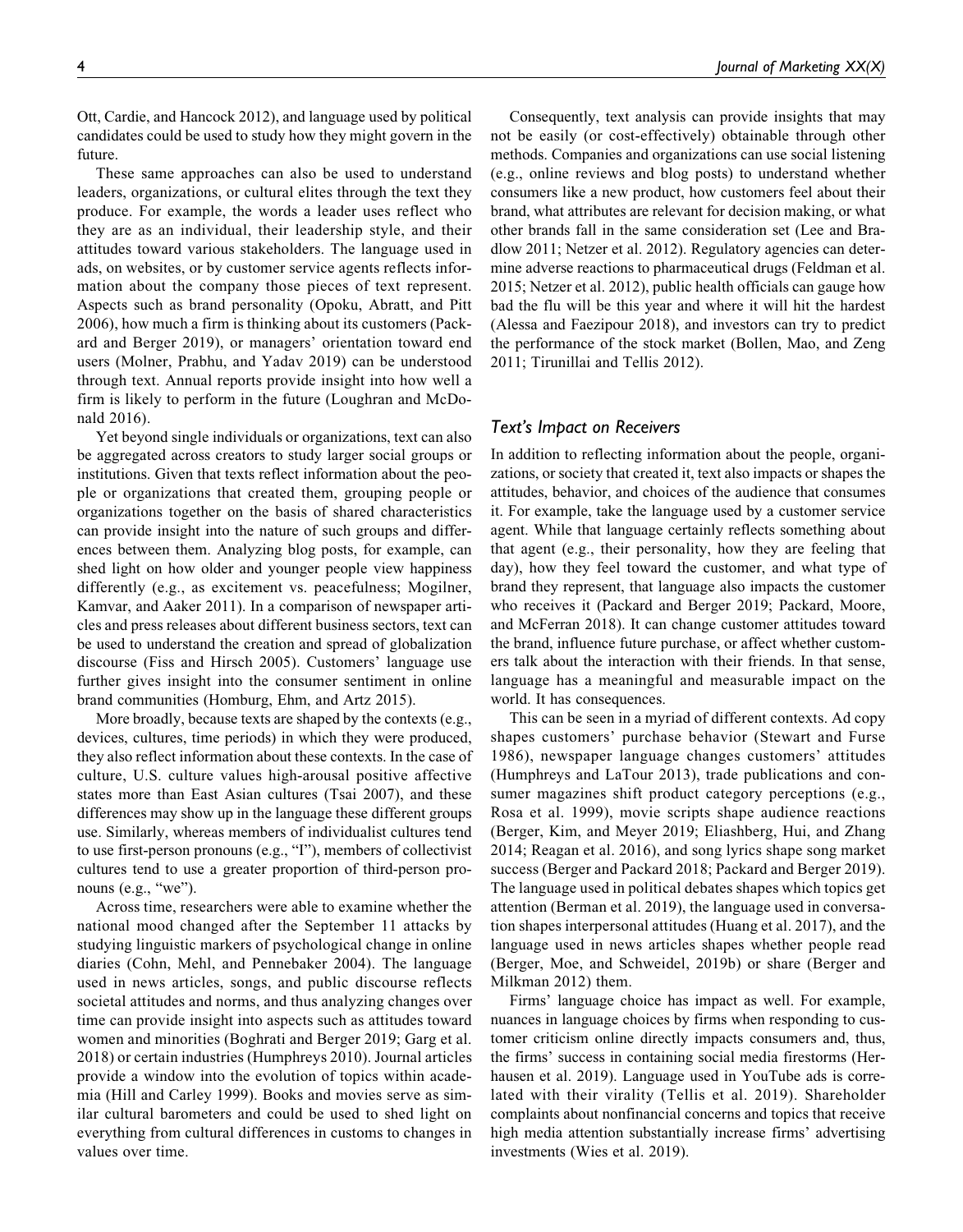Note that while the distinction between text reflecting and impacting is a useful one, it is not an either/or. Text almost always simultaneously reflects *and* impacts. Text always reflects information about the actor or actors that created it, and as long as some audience consumes that text, it also impacts that audience.

Despite this relationship, researchers studying reflection versus impact tend to use text differently. Research that examines what the text reflects often treats it as a dependent variable and investigates how it relates to the text creator's personality, the social groups they belong to, or the time period or culture in which it was created.

Research that examines how text impacts others often treats it as an independent variable, examining if and how text shapes outcomes such as purchase, sharing, or engagement. In this framework, textual elements are linked with outcomes that are believed to be theoretical consequences of the textual components or some latent variable that they are thought to represent.

## Contextual Influences on Text

Importantly, text is also shaped by contextual factors; thus, to better understand its meaning and impact, it is important to understand the broader situation in which it was produced. Context can affect content in three ways: through technical constraints and social norms of the genre, through shared knowledge specific to the speaker and receiver, and through prior history.

First, different types of texts are influenced by formal and informal rules and norms that shape the content and expectations about the message. For example, newspaper genres such as opinion pieces or feature stories will contain a less "objective" point of view than traditional reporting (Ljung 2000). Hotel comment cards and other feedback are usually dominated by more extreme opinions. On Snapchat and other social media platforms, messages are relatively recent, short, and often ephemeral. In contrast, online reviews can be longer and are often archived dating back several years. Synchronic text exchanges, in which two individuals interactively communicate in real time may be more informal and contain dialogue of short statements and phatic responses (i.e., communication such as "Hi," which serves a social function) that indicate affiliation rather than semantic content (Kulkarni 2014). Some genres (e.g., social media) are explicitly public, whereas on others, such as blogs, information that is more private may be conveyed.

Text is also shaped by technological constraints (e.g., the ability to like or share) and physical constraints (e.g., character length limitations). Tweets, for example, necessarily have 280 characters or fewer, which may shape the ways in which they are used to communicate. Mobile phones have constraints on typing and may shape the text that people produce on them (Melumad, Inman, and Pham 2019; Ransbotham, Lurie, and Liu 2019).

Second, the relationship between the text producer and consumer may affect what is said (or, more often, unsaid). If the producer and consumer know each other well, text may be relatively informal (Goffman 1959) and lack explicit information that a third party would need to make sense of the conversation (e.g., past events, known likes/dislikes). If both have an understanding of the goal of the communication (e.g., that the speaker wants to persuade the receiver), this may shape the content but be less explicit.

These factors are important to understand when interpreting the content of the text itself. Content has been shown to be shaped by the creator's intended audience (Vosoughi, Roy, and Aral 2018) and anticipated effects on the receiver (Barasch and Berger 2014). Similarly, what consumers share with their best friend may be different (e.g., less impacted by self-presentational motivations) than what they post online for everyone to see.<sup>2</sup> Firms' annual reports may be shaped by the goals of appearing favorably to the market. What people say on a customer service call may be driven by the goal of getting monetary compensation. Consumer protests online are meant to inspire change, not merely inform others.

Finally, history may affect the content of the text. In message boards, prior posts may shape future posts; if someone raised a point in a previous post, the respondent will most likely refer to the point in future posts. If retweets are included in an analysis, this will bias content toward most circulated posts. More broadly, media frames such as #metoo or #blacklivesmatter might make some concepts or facts more accessible to speakers and therefore more likely to emerge in text, even if seemingly unrelated (McCombs and Shaw 1972; Xiong, Cho, and Boatwright 2019).

# Using Text for Prediction Versus Understanding

Beyond reflecting information about the text creator and shaping outcomes for the text recipient, another useful distinction is whether text is used for prediction or understanding.

#### Prediction

Some text research is predominantly interested in prediction. Which customer is most likely to default on their loan (Netzer, Lemaire, and Herzenstein 2019)? Which movie will sell the most tickets (Eliashberg et al. 2014)? How will the stock market perform (Bollen, Mao, and Zeng 2011; Tirunillai and Tellis 2012)? Whether focusing on individual-, firm-, or market-level outcomes, the goal is to predict with the highest degree of accuracy. Such work often takes many textual features and uses machine learning or other methods to combine these features in a way that achieves the best prediction. The authors care less

<sup>&</sup>lt;sup>2</sup> Note that intermediaries can amplify (e.g., retweet) an original message and may have different motivations than the text producer.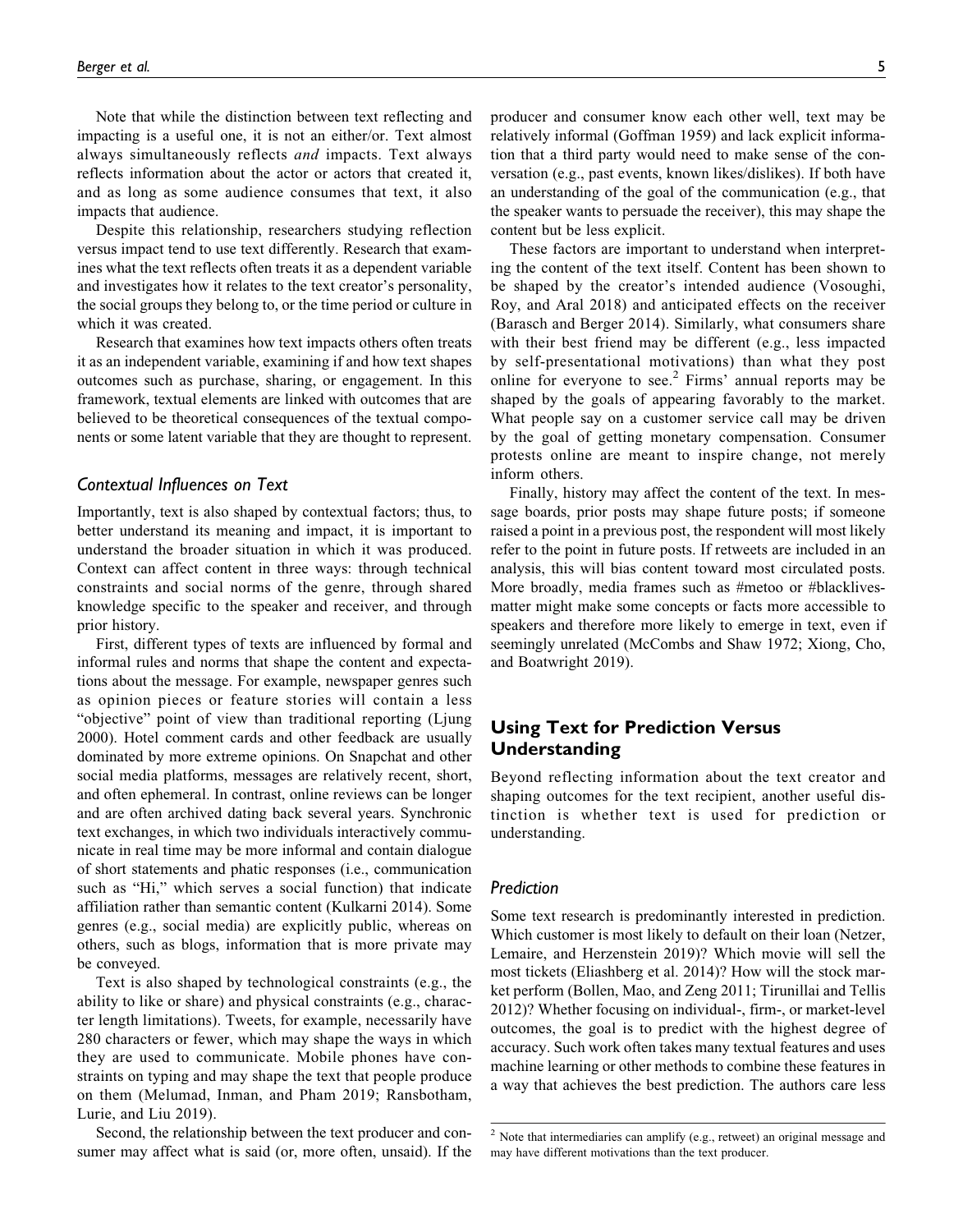about any individual feature and more about how the set of observable features can be combined to predict an outcome.

The main difficulty involved with using text for predictions is that text can generate hundreds and often thousands of features (words) that are all potential predictors for the outcome of interest. In some cases, the number of predictors is larger than the number of observations, making traditional statistical predictive models largely impractical. To address this issue, researchers often resort to machine learning–type methods, but overfitting needs to be carefully considered. In addition, inference with respect to the role of each word in the prediction can be difficult. Methods such as feature importance weighing can help extract some inference from these predictive models.

## Understanding

Other research is predominantly interested in using text for understanding. How does the language consumers use shape word of mouth's impact (Packard and Berger 2017)? Why do some online posts get shared, songs become popular, or brands engender greater loyalty? How do cultural attitudes or business practices change? Whether focusing on individual-, firm-, or market-level outcomes, the goal is to understand why or how something occurred. Such work often involves examining only one or a small number of textual features or aspects that link to underlying psychological or sociological processes and aims to understand which features are driving outcomes and why.

One challenge with using textual data for understanding is drawing causal inferences from observational data. Consequently, work in this area may augment field data with experiments to allow key independent variables to be manipulated. Another challenge is interpreting relationships with textual features (we discuss this further in the closing section). Songs that use more second-person pronouns are more popular (Packard and Berger 2019), for example, but this relationship alone does not necessarily explain why this is the case; second-person pronouns may indicate several things. Consequently, deeper theorizing, examination of links observed in prior research, or further empirical work is often needed.

Note that research that can use either a prediction or understanding lens to study either what text reflects or what it impacts. On the prediction side, researchers interested in what text reflects could use it to predict states or traits of the text creator such as customer satisfaction, likelihood of churn, or brand personality. Researchers interested in the impact of text could predict how text will shape outcomes such as reading behavior, sharing, or purchase among consumers of that text.

On the understanding side, someone interested in what text reflects could use it to shed light on why people might use certain personal pronouns when they are depressed or why customers might use certain types of emotional language when they are talking to customer service. Someone interested in the impact of text could use it to understand why text that evokes different emotions might be more likely to be read or shared.

Furthermore, while most research tends to focus on either prediction or understanding, some work integrates both aspects. Netzer, Lemaire, and Herzenstein (2019), for example, both use a range of available textual features to predict whether a given person will default on a loan and analyze the specific language used by people who tend to default (e.g., language used by liars).

## Uniting the Tribes of Marketing

Regardless of whether the focus is on text reflection versus impact, or prediction versus understanding, doing text analysis well requires integrating skills, techniques, and substantive knowledge from different areas of marketing. Furthermore, textual analysis opens up a wealth of opportunity for each of these areas as well.

Take consumer behavior. While hypothetical scenarios can be useful, behavioral economics has recently gotten credit for many applications of social or cognitive psychology because these researchers have demonstrated phenomena in the field. Given concerns about replication, researchers have started to look for new tools that enable them to ensure validity and increase relevance to external audiences. Previously, use of secondary data was often limited because it addressed the "what" but not the "why" (i.e., what people bought or did, but not why they did so). But text can provide a window into the underlying process. Online reviews, for example, can be used to understand why someone bought one thing rather than another. Blog posts can help marketers understand consideration sets (Lee and Bradlow 2011; Netzer et al. 2012) and the customer journey (Li and Du 2011). Text even helps address the age-old issue of telling more than we can know (Nisbett and Wilson 1977). While people may not always know why they did something, their language often provides traces of explanation (Pennebaker 2011), even beyond what they can consciously articulate.

This richness is attractive to more than just behavioral researchers. Text opens a large-scale window into the world of "why" in the field and does so in a scalable manner. Quantitative modelers are always looking for new data sources and tools to explain and predict behavior. Unstructured data provides a rich set of predictors that are often readily available, at large scale, and able to be combined with structured measures as either dependent variables or independent variables. Text, through product reviews, user-driven social media activity, and firm-driven marketing efforts, provides data in real time that can shed light on consumer needs/preferences. This offers an alternative or supplement to traditional marketing research tools. In many cases, text can be retraced to an individual, allowing distinction between individual differences and dynamics. It also offers a playground where new methodologies from other disciplines can be applied (e.g., deep learning; LeCun, Bengio, and Hinton 2015; Liu et al. 2019).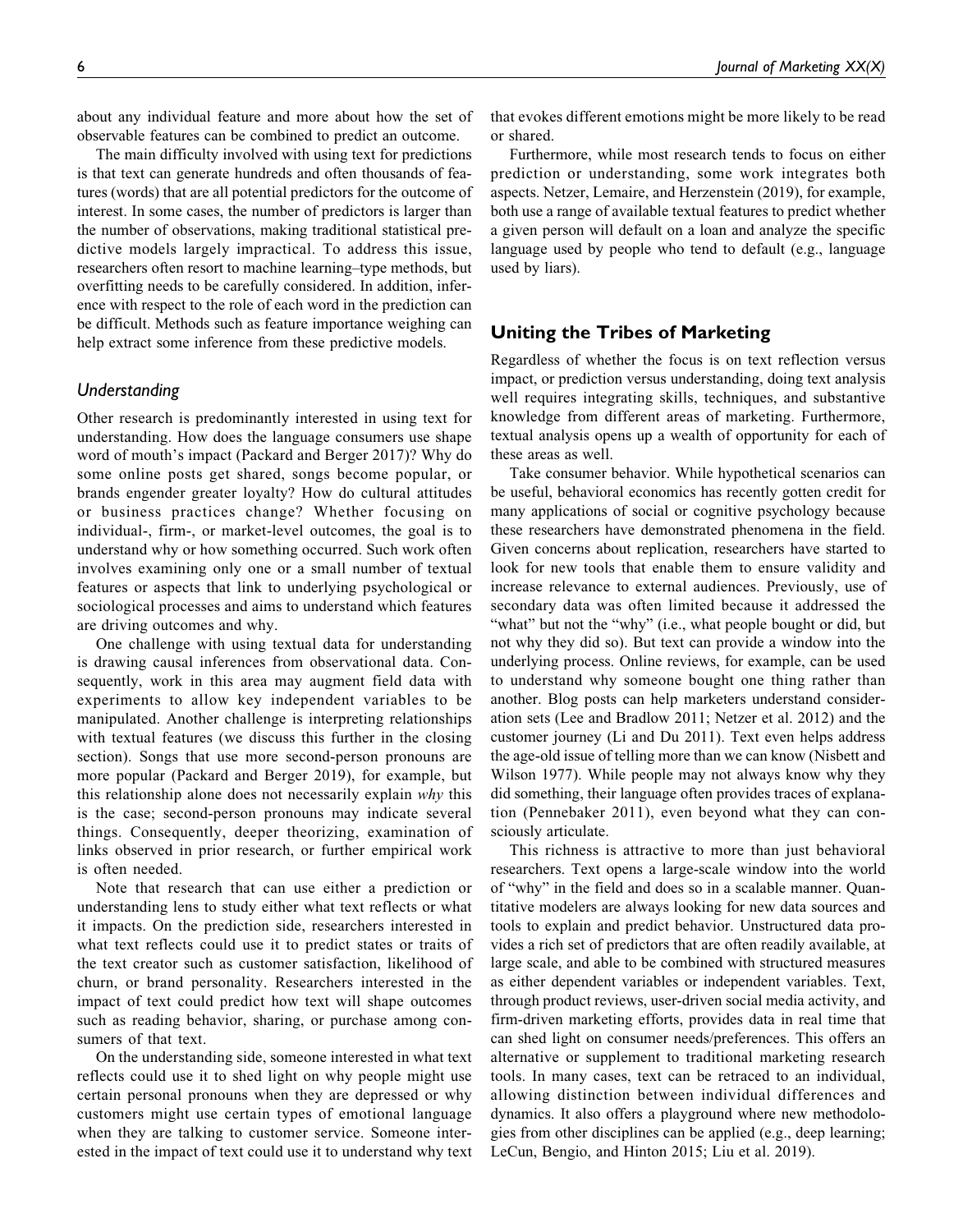Marketing strategy researchers want logic by which business can achieve its marketing objectives and to better understand what affects organizational success. A primary challenge to these researchers is to obtain reliable and generalizable survey or field data about factors that lie deep in the firm's culture and structure or that are housed in the mental models and beliefs of marketing leaders and employees. Text analysis offers an objective and systematic solution to assess constructs in naturally occurring data (e.g., letters to shareholders, press releases, patent text, marketing messages, conference calls with analysts) that may be more valid. Likewise, marketing strategy scholars often struggle with valid measures of a firm's marketing assets, and text may be a useful tool to understand the nature of customer, partner, and employee relationships and the strength of brand sentiments. For example, Kübler, Colicev, and Pauwels (2017) use dictionaries and support vector machine methods to extract sentiment and relate it to consumer mindset metrics.

Scholars who draw from anthropology and sociology have long examined text through qualitative interpretation and content analysis. Consumer culture theory–oriented marketing researchers are primarily interested in understanding underlying meanings, norms, and values of consumers, firms, and markets in the marketplace. Text analysis provides a tool for quantifying qualitative information to measure changes over time or make comparisons between groups. Sociological and anthropological researchers can use automated text analysis to identify important words, locate themes, link them to text segments, and examine common expressions in their context. For example, to understand consumer taste practices, Arsel and Bean (2013) use text analysis to first identify how consumers talk about different taste objects, doings, and meanings in their textual data set (comments on a website/blog) before analyzing the relationship between these elements using interview data.

For marketing practitioners, textual analysis unlocks the value of unstructured data and offers a hybrid between qualitative and quantitative marketing research. Like qualitative research, it is rich, exploratory, and can answer the "why," but like quantitative research, it benefits from scalability, which often permits modeling and statistical testing. Textual analysis enables researchers to explore open-ended questions for which they do not know the range of possible answers a priori. With text, scholars can answer questions that they did not ask or for which they did not know the right outcome measure. Rather than forcing on participants a certain scale or set of outcomes from which to select, for example, marketing researchers can instead ask participants broad questions, such as why they like or dislike something, and then use topic modeling tools such as latent Dirichlet allocation (LDA; explained in detail subsequently) to discover the key underlying themes.

Importantly, while text analysis offers opportunities for a variety of research traditions, such opportunities are more likely to be realized when researchers work across traditional subgroups. That is, the benefits of computer-aided text analysis are best realized if we include both quantitative, positivist analyses of content and qualitative, interpretive analyses of discourse. Quantitative researchers, for example, have the skills to build the right statistical models, but they can benefit from behavioral and qualitative researchers' ability to link words to underlying psychological or social processes as well as marketing strategy researchers' understanding of organizational and marketing activities driving firm performance. This is true across all of the groups.

Thus, to really extract insights from textual data, research teams must have the interpretative skills to understand the meaning of words, the behavioral skills to link them to underlying psychological processes, the quantitative skills to build the right statistical models, and the strategy skills to understand what these findings mean for firm actions and outcomes. We outline some potential areas for fruitful collaboration in "Future Research Agenda" section.

## Text Analysis Tools, Methods, and Metrics

Given the recent work using text analysis to derive marketing insight, some researchers may wonder where to start. This section reviews methodologies often used in text-based research. These include techniques needed to convert text into constructs in the research process as well as procedures needed to incorporate extracted textual information into subsequent modeling and analyses. The objective of this section is not to provide a comprehensive tutorial but, rather, to expose the reader to available techniques, discuss when different methods are appropriate, and highlight some of the key considerations in applying each method.

The process of text analysis involves several steps: (1) data preprocessing, (2) performing a text analysis of the resulting data, (3) converting the text into quantifiable measures, and (4) assessing the validity of the extracted text and measures. Each of these steps may vary depending on the research objective. Table 2 provides a summary of the different steps involved in the text analysis process from preprocessing to commonly used tools and measures and validation approaches. Table 2 can serve as a starter kit for those taking their first steps with text analysis.

#### Data Preprocessing

Text is often unstructured and "messy," so before any formal analyses can take place, researchers must first preprocess the text itself. This step provides structure and consistency so that the text can be used systematically in the scientific process. Common software tools for text analysis include Python [\(https://](https://www.nltk.org/) [www.nltk.org/\)](https://www.nltk.org/) and R ([https://cran.r-project.org/web/packages/](https://cran.r-project.org/web/packages/quanteda/quanteda.pdf) [quanteda/quanteda.pdf,](https://cran.r-project.org/web/packages/quanteda/quanteda.pdf) [https://quanteda.io/\)](https://quanteda.io/). For both software platforms, a set of relatively easy-to-use tools has been developed to perform most of the data preprocessing steps. Some programs, such as Linguistic Inquiry and Word Count (LIWC; Tausczik and Pennebaker 2010) and WordStat (Peladeau 2016), require minimal preprocessing. We detail the data preprocessing steps next (for a summary of the steps, see Table 3).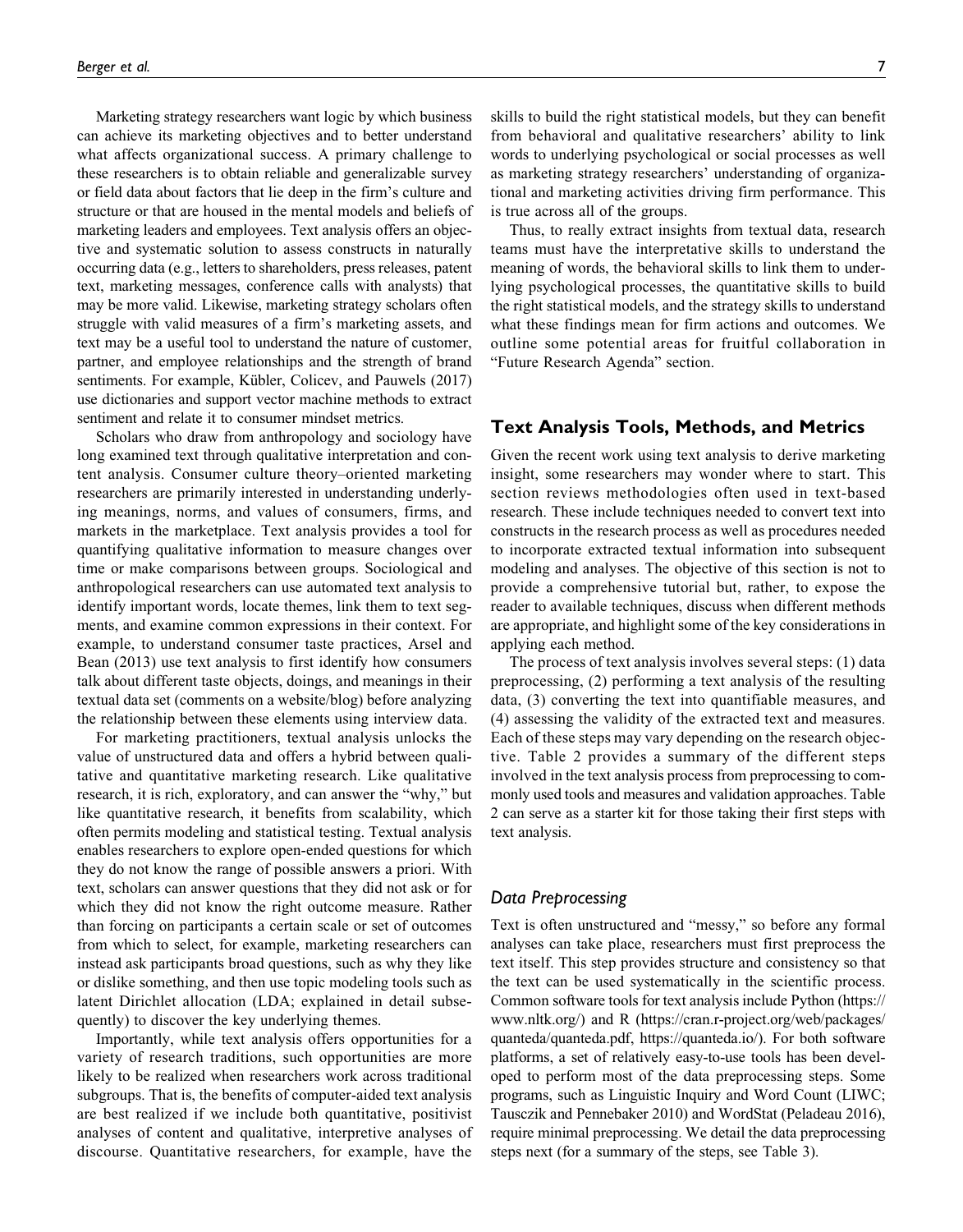| Data Preprocessing                                                                                                                                                                                                                                                                                                                                                                                                                                                                                                                                                                       | <b>Common Tools</b>                                                                                                                                                                                                                                                                                                                                                                                                                                                                                                                                                                                                                                                                                                                                     | Measurement                                                                                                                                                                                                                                                                                                                                                                                                                                                                                                                                                                                                                                                                                                                                                                                                         | Validity                                                                                                                                                                                                                                                                                                                                                                                                                                                                                                                                                                                                                                                                                                                 |
|------------------------------------------------------------------------------------------------------------------------------------------------------------------------------------------------------------------------------------------------------------------------------------------------------------------------------------------------------------------------------------------------------------------------------------------------------------------------------------------------------------------------------------------------------------------------------------------|---------------------------------------------------------------------------------------------------------------------------------------------------------------------------------------------------------------------------------------------------------------------------------------------------------------------------------------------------------------------------------------------------------------------------------------------------------------------------------------------------------------------------------------------------------------------------------------------------------------------------------------------------------------------------------------------------------------------------------------------------------|---------------------------------------------------------------------------------------------------------------------------------------------------------------------------------------------------------------------------------------------------------------------------------------------------------------------------------------------------------------------------------------------------------------------------------------------------------------------------------------------------------------------------------------------------------------------------------------------------------------------------------------------------------------------------------------------------------------------------------------------------------------------------------------------------------------------|--------------------------------------------------------------------------------------------------------------------------------------------------------------------------------------------------------------------------------------------------------------------------------------------------------------------------------------------------------------------------------------------------------------------------------------------------------------------------------------------------------------------------------------------------------------------------------------------------------------------------------------------------------------------------------------------------------------------------|
| • Data acquisition:<br>Obtain or download<br>(often in an HTML<br>format) text.<br>• Tokenization: Break<br>text into units (often<br>words and sentences)<br>using delimiters (e.g.,<br>periods).<br>• Cleaning: Remove<br>nonmeaningful text (e.g.,<br>HTML tags) and<br>nontextual information.<br>• Removing stop words:<br>Eliminate common<br>words such as "a" or<br>"the" that appear in<br>most documents.<br>• Spelling: Correct<br>spelling mistakes using<br>common spellers.<br>• Stemming and<br><b>lemmatization: Reduce</b><br>words into their<br>common stem or lemma. | • Entity extraction: Tools used to<br>extract the meaning of one word<br>at a time or simple cooccurrence<br>of words. These tools include<br>dictionaries; part-of-speech<br>classifiers; many sentiment analysis<br>tools; and, for complex entities,<br>machine learning tools.<br>• Topic modeling: Topic modeling<br>can identify the general topics<br>(described as a combination of<br>words) that are discussed in a<br>body of text. Common tools<br>include LDA and PF.<br>• Relation extraction: Going<br>beyond entity extraction, the<br>researcher may be interested in<br>identifying textual relationships<br>among extracted entities. Relation<br>extraction often requires the use<br>of supervised machine learning<br>approaches. | <b>Count measures:</b> The set of<br>$\bullet$<br>measures used to represent the<br>text as count measures. The tf-idf<br>measure allows the researcher to<br>control for the popularity of the<br>word and the length of the<br>document.<br><b>Similarity measures: Cosine</b><br>similarity and the Jaccard index<br>are often used to measure the<br>similarity of the text between<br>documents.<br>• Accuracy measures: Often used<br>relative to human-coded or<br>externally validated documents.<br>The measures of recall, precision,<br>F1, and the area under the curve<br>of the receiver operating<br>characteristic curve are often<br>used.<br>• Readability measures: Measures<br>such as the simple measure of<br>gobbledygook (SMOG) are used<br>to assess the readability level of<br>the text. | • Internal Validity<br>- Construct: Dictionary<br>validation and sampling-and-<br>saturation procedures ensure<br>that constructs are correctly<br>operationalized in text.<br>- Concurrent: Compare<br>operationalizations with prior<br>literature.<br>- Convergent: Multiple<br>operationalizations of key<br>constructs.<br>- Causal: Control for factors<br>related to alternative<br>hypotheses.<br>• External Validity<br>- Predictive: Use conclusions to<br>predict key outcome variable<br>(e.g., sales, stock price).<br>- Generalizability: Replicate<br>effects in other domains.<br>- Robustness: Test conclusions<br>on holdout samples (k-fold);<br>compare different categories<br>within the data set. |

Table 2. The Text Analysis Workflow.

Note:  $PF = Poisson$  factoring.

Data acquisition. Data acquisition can be well defined if the researcher is provided with a set of documents (e.g., emails, quarterly reports, a data set of product reviews) or more openended if the researcher is using a web scraper (e.g., Beautiful Soup) that searches the web for instances of a particular topic or a specific product. When scraping text from public sources, researchers should abide by the legal guidelines for using the data for academic or commercial purposes.

Tokenization. Tokenization is the process of breaking the text into units (often words and sentences). When tokenizing, the researcher needs to determine the delimiters that define a token (space, period, semicolon, etc.). If, for example, a space or a period is used to determine a word, it may produce some nonsensical tokens. For example, "the U.S." may be broken to the tokens "the," "U," and "S." Most text-mining software has smart tokenization procedures to alleviate such common problems, but the researcher should pay close attention to instances that are specific to the textual corpora. For cases that include paragraphs or threads, depending on the research objective, the researcher may wish to tokenize these larger units of text as well.

Cleaning. HTML tags and nontextual information, such as images, are cleaned or removed from the data set. The cleaning needs may depend on the format in which the data was provided/ extracted. Data extracted from the web often requires heavier cleaning due to the presence of HTML tags. Depending on the purpose of the analysis, images and other nontextual information

may be retained. Contractions such as "isn't" and "can't" need to be expanded at this step. In this step, researchers should also be mindful of and remove phrases automatically generated by computers that may occur within the text (e.g., "html").

Removing stop words. Stop words are common words such as "a" and "the" that appear in most documents but often provide no significant meaning. Common text-mining tools (e.g., the tm, quanteda, tidytext, and tokenizers package in R; the Natural Language Toolkit package in Python; exclusion words in WordStat) have a predefined list of such stop words that can be amended by the researcher. It is advisable to add common words that are specific to the domain (e.g., "Amazon" in a corpora of Amazon reviews) to this list. Depending on the research objective, stop words can sometimes be very meaningful, and researchers may wish to retain them for their analysis. For example, if the researcher is interested in extracting not only the content of the text but also writing style (e.g., Packard, Moore, and McFerran 2018), stop words can be very informative (Pennebaker 2011).

Spelling. Most text-mining packages have prepackaged spellers that can help correct spelling mistakes (e.g., the Enchant speller). In using these spellers, the researcher should be aware of language that is specific to the domain and may not appear in the speller—or even worse, that the speller may incorrectly "fix." Moreover, for some analyses the researcher may want to record the number of spelling mistakes as an additional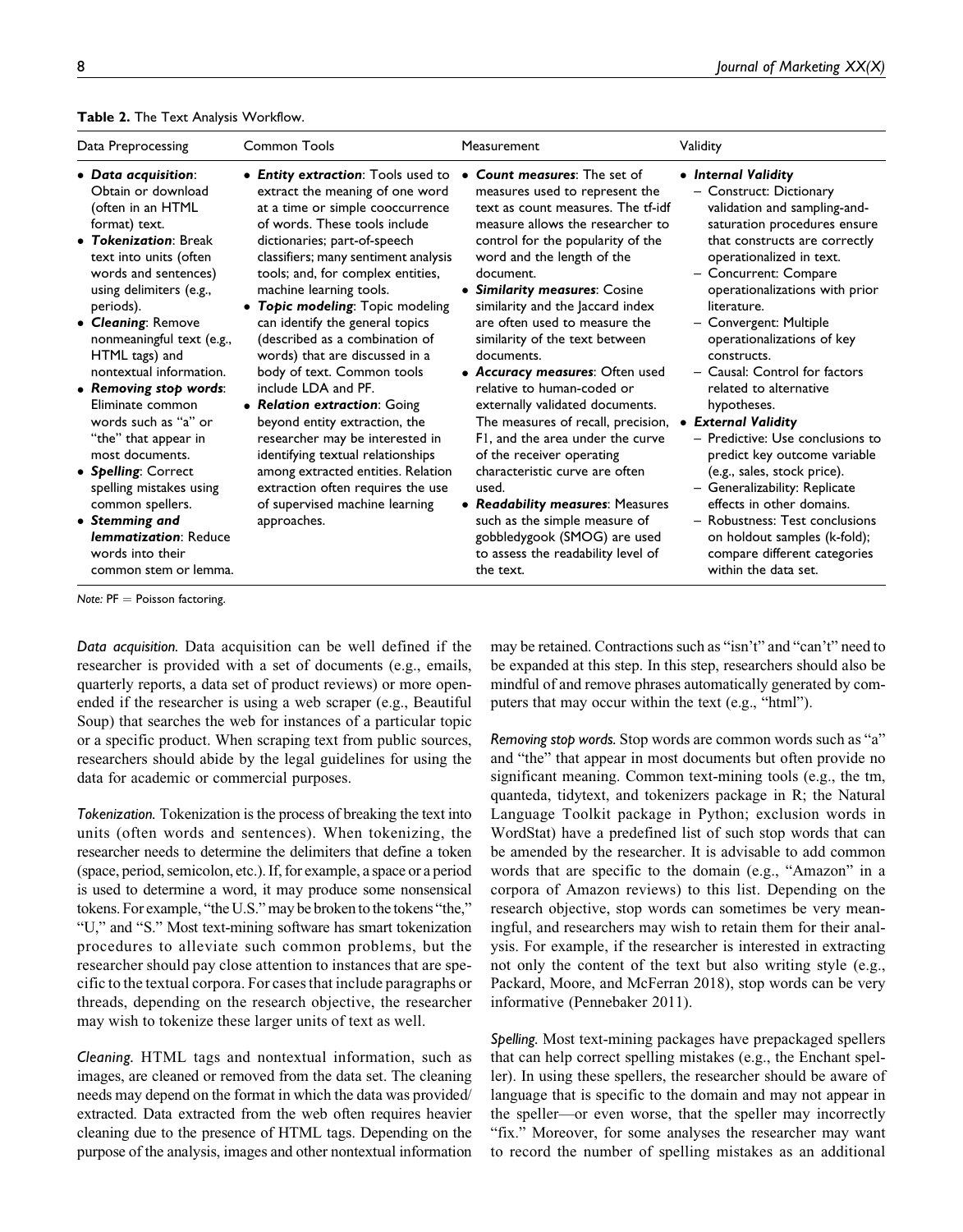#### Table 3. Data Preprocessing Steps.

| Data Processing Step | <b>Issues to Consider</b>                                                                                                                                                                                                                                                             | Illustration                                                                                                                         |
|----------------------|---------------------------------------------------------------------------------------------------------------------------------------------------------------------------------------------------------------------------------------------------------------------------------------|--------------------------------------------------------------------------------------------------------------------------------------|
| Data acquisition     | • Is the data readily available in textual format or does the Tweets mentioning different brands from the same<br>research needs to use a web scraper to find the data?<br>• What are the legal guidelines for using the data<br>(particularly relevant for web-scraped data)?        | category during a particular time frame are<br>downloaded from Twitter.                                                              |
| Tokenization         | • What is the unit of analysis (word, sentence, thread,<br>paragraph)?<br>• Use smart tokenization for delimiters and adjust to<br>specific unique delimiters found in the corpora.                                                                                                   | The unit of analysis is the individual tweet. The words<br>in the tweet are the tokens of the document.                              |
| Cleaning             | • Web-scraped data often requires cleaning of HTML<br>tags and other symbols.<br>• Depending on the research objective, certain textual<br>features (e.g., advertising on the page) may or may not<br>be cleaned.<br>• Expansion of contractions such as "isn't" to "is not."         | URLs are removed and emojis/emoticons are<br>converted to words.                                                                     |
| Removing stop word   | • Use a stop word list available by the text-mining<br>software, but adapt it to a specific application by adding/<br>removing relevant stop words.<br>• If the goal of the analysis is to extract writing style, it is<br>advisable to keep all/some of the stop words.              | Common words are removed. The remaining text<br>contains brand names, nouns, verbs, adjectives,<br>and adverbs.                      |
| Spelling             | • Can use commonly used spellers in text-mining<br>packages (e.g., the Enchant speller).<br>• Language that is specific to the domain may be<br>erroneously coded as a spelling mistake.<br>• May wish to record the number of spelling mistakes as<br>an additional textual measure. | Spelling mistakes are removed, enabling analysis into<br>consumer perceptions (manifest through word<br>choice) of different brands. |
|                      | Stemming and lemmatization • Can use commonly used stemmers in text-mining<br>packages (e.g., Porter stemmer).<br>• If the goal of the analysis is to extract writing style,<br>stemming can mask the tense used.                                                                     | Verbs and nouns are "standardized" by reducing to<br>their stem or lemma.                                                            |

textual measure reflecting important states or traits of the communicator (e.g., Netzer, Lemaire, and Herzenstein 2019).

Stemming and lemmatization. Stemming is the process of reducing the words into their word stem. Lemmatization is similar to stemming, but it returns the proper lemma as opposed to the word's root, which may not be a meaningful word. For example, with stemming, the entities "car" and "cars" are stemmed to "car," but "automobile" is not. In lemmatization, the words "car," "cars," and "automobile" are all reduced to the lemma "automobile." Several prepackaged stemmers exist in most text-mining tools (e.g., the Porter stemmer). Similar to stop words, if the goal of the analysis is to extract the writing style, one may wish to skip the stemming step, because stemming often masks the tense used.

## Text Analysis Extraction

Once the data has been preprocessed, the researcher can start analyzing the data. One can distinguish between the extraction of individual words or phrases (entity extraction), the extraction of themes or topics from the collective set of words or phrases in the text (topic extraction), and the extraction of relationships between words or phrases (relation extraction). Table 4 highlights these three types of analysis, the typical research questions investigated with each approach, and some commonly used tools.

Entity (word) extraction. At the most basic level, text mining has been used in marketing to extract individual entities (i.e., count words) such as person, location, brands, product attributes, emotions, and adjectives. Entity extraction is probably the most commonly used text analysis approach in marketing academia and practice, partly due to its relative simplicity. It allows the researcher to explore both what was written (the content of the words) as well as how it was written (the writing style). Entity extraction can be used (1) to monitor discussions on social media (e.g., numerous commercial companies offer buzz monitoring services and use entity extraction to track how frequently a brand is being mentioned across alternative social media), (2) to generate a rich set of entities (words) to be used in a predictive model (e.g., which words or entities are associated with fake or fraudulent statements), and (3) as input to be used with dictionaries to extract more complex forms of textual expressions, such as a particular concept, sentiment, emotion, or writing style.

In addition to programming languages such as Python and R's tm tool kits, software packages such as WordStat make it possible to extract entities without coding. Entity extraction can also serve as input in commonly used dictionaries or lexicons. Dictionaries (i.e., a predefined list of words, such as a list of brand names) are often used to classify entities into the categories (e.g., concepts, brands, people, categories, locations). In more formal text, capitalization can be used to help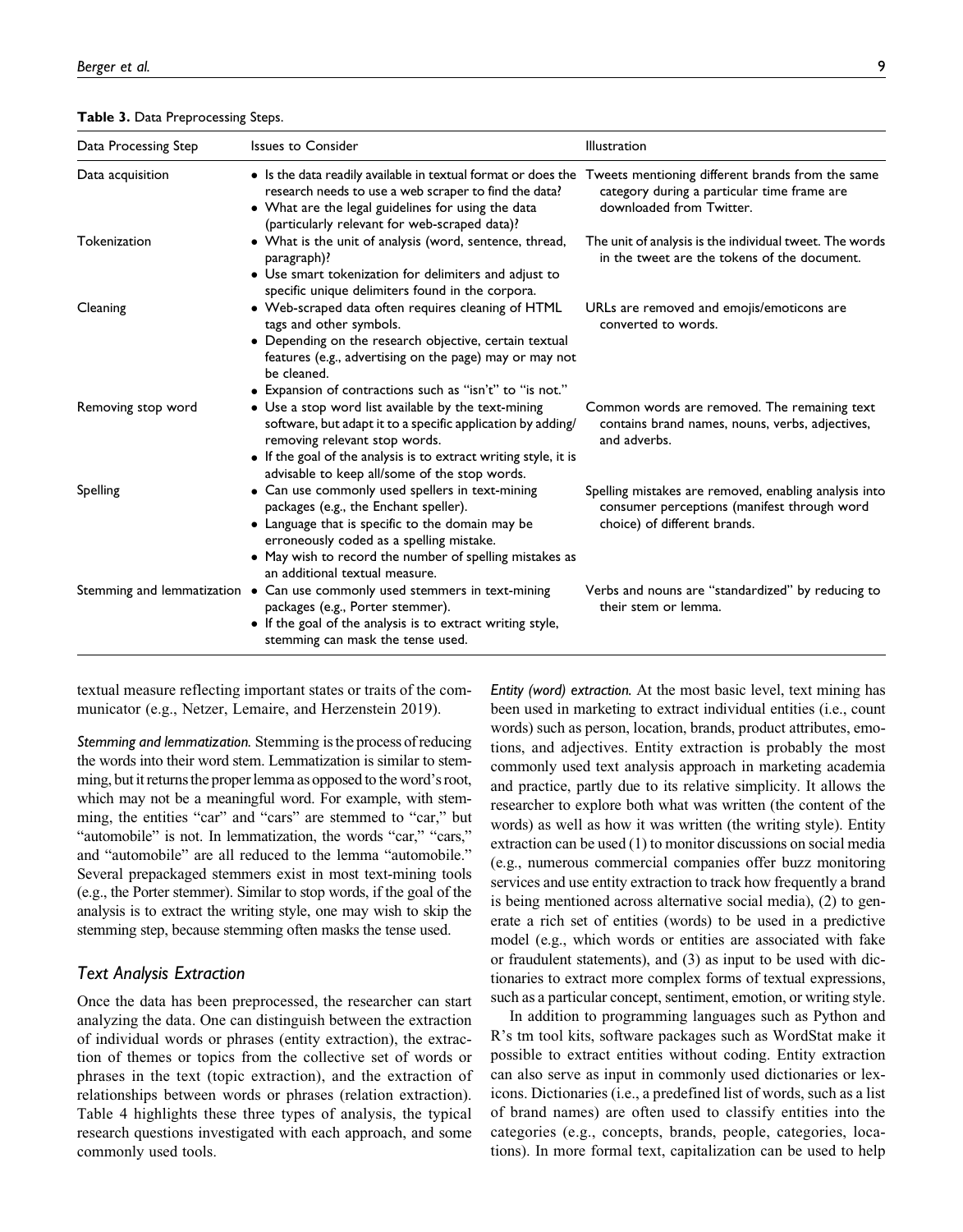| <b>Annenna</b><br>ر<br>چ<br>eterence appears in the \<br>ಷ |
|------------------------------------------------------------|

consumer- or firm-generated

text -

Managing service relationships

| Table 4. Taxonomy of Text Analysis Tools.                                          |                                                                                                                                                                                                                                                                                                                       |                                                                                                                                                                                                                                                                                         |                                                                                                                                                                                                                         |                                                                                                                                                                                                                                                                                                                                                                                                           |                                                                                                                                                                                                                                                                                                                                                                                                                  |
|------------------------------------------------------------------------------------|-----------------------------------------------------------------------------------------------------------------------------------------------------------------------------------------------------------------------------------------------------------------------------------------------------------------------|-----------------------------------------------------------------------------------------------------------------------------------------------------------------------------------------------------------------------------------------------------------------------------------------|-------------------------------------------------------------------------------------------------------------------------------------------------------------------------------------------------------------------------|-----------------------------------------------------------------------------------------------------------------------------------------------------------------------------------------------------------------------------------------------------------------------------------------------------------------------------------------------------------------------------------------------------------|------------------------------------------------------------------------------------------------------------------------------------------------------------------------------------------------------------------------------------------------------------------------------------------------------------------------------------------------------------------------------------------------------------------|
| Approach                                                                           | Common Tools                                                                                                                                                                                                                                                                                                          | Research Questions                                                                                                                                                                                                                                                                      | <b>Benefits</b>                                                                                                                                                                                                         | Limitations and Complexities                                                                                                                                                                                                                                                                                                                                                                              | Marketing Examples                                                                                                                                                                                                                                                                                                                                                                                               |
| Extracting and identifying<br>Entity (word) extraction:<br>a single word/n-gram    | Named entity extraction (NER) tools<br>· Machine learning classification tools<br>conditional random fields, hidden<br>Dictionaries and lexicons (e.g.,<br>Markov models, deep learning)<br>LIWC, EL 2.0, SentiStrength,<br>Linguistic-based NLP tools<br>Rule-based classification<br>(e.g., Stanford NER)<br>VADER) | Predictive models where text is<br>Extracting psychological states<br>Consumer and market trends<br>Product recommendations<br>Brand buzz monitoring<br>Sentiment analysis<br>an input<br>and traits                                                                                    | Can extract a large number of<br>sentiment or linguistic styles<br>Can uncover known entities<br>(people, brands, locations)<br>Relatively simple to use<br>Can be combined with<br>dictionaries to extract<br>entities | Some entities have multiple meanings that<br>Can be unwieldy due to the large number<br>Machine learning tools may require large<br>extraction more difficult in social media<br>are difficult to extract (e.g., the laundry<br>Can be limited for sentiment analysis<br>Slang and abbreviations make entity<br>human-coded training data<br>detergent brand "All")<br>of entities extracted<br>$\bullet$ | Berger and Milkman (2012)<br>Tirunillai and Tellis (2012)<br>Lee and Bradlow (2011)<br>Packard, Moore, and<br>Ghose et al. (2012) <sup>a</sup><br>Thompson (2014) <sup>a</sup><br>Berger, Moe, and<br>Schweidel (2019)<br>McFerran (2018)<br>Humphreys and                                                                                                                                                       |
| discussed in the text<br>Extracting the topic<br>Topic extraction:                 | • LDA2vec word embedding<br><b>Adl</b><br>JSA<br>č                                                                                                                                                                                                                                                                    | Summarizing the discussion<br>Identifying customer needs<br>· Identifying consumer and<br>market trends                                                                                                                                                                                 | Data reduction permits the use<br>methods in subsequent analysis<br>Topics often provide useful<br>summarization of the data<br>Easy-to-assess dynamics<br>of traditional statistical                                   | No clear guidance on the selection of the<br>The interpretation of the topics can be<br>Can be difficult with short text (e.g.<br>number of topics<br>challenging<br>tweets)                                                                                                                                                                                                                              | Tirunillai and Tellis (2014)<br>Berger and Packard (2018)<br>$\bullet$ Liu, Singh, and Srinivasan $(2016)^{\rm a}$<br>Timoshenko and Hauser<br>Puranam, Narayan, and<br>Liu, Lee, and Srinivasan<br>Liu and Toubia (2018)<br>Büschken and Allenby<br>Zhong and Schweidel<br>Ansari, Li, and Yang<br>(2018) <sup>a</sup><br>Toubia et al. (2019)<br>Kadiyali (2017)<br>$(2019)^{a}$<br>(2016)<br>(2019)<br>(2019) |
| Extracting and identifying<br>relationships among<br>Relation extraction:<br>words | Stanford Sentence and Grammatical<br>Word2vec word embedding<br>Supervised machine learning<br>Co-occurrence of entities<br>Dependency Parser<br>Handwritten rule<br>Deep learning                                                                                                                                    | Identifying problems mentioned<br>Identifying sentiment for a focal<br>consequences (e.g., crisis) from<br>with specific product features<br>· Identifying which product<br>attributes are mentioned<br>· Identifying events and<br>positively/negatively<br>· Market mapping<br>entity | assumption of most text-mining<br>Relates the text to a particular<br>opportunities in marketing<br>Relaxes the bag-of-words<br>Advances in text-mining<br>methods will offer new<br>focal entity<br>methods            | Accuracy of current approaches is limited<br>· Complex relationships may be difficult to<br>sentiment tools as sentiment signals can<br>It is advised to develop domain-specific<br>vary from one domain to another<br>extract<br>$\bullet$                                                                                                                                                               | Toubia and Netzer (2017)<br>Boghrati and Berger<br>• Netzer et al. (2012)<br>(2019)                                                                                                                                                                                                                                                                                                                              |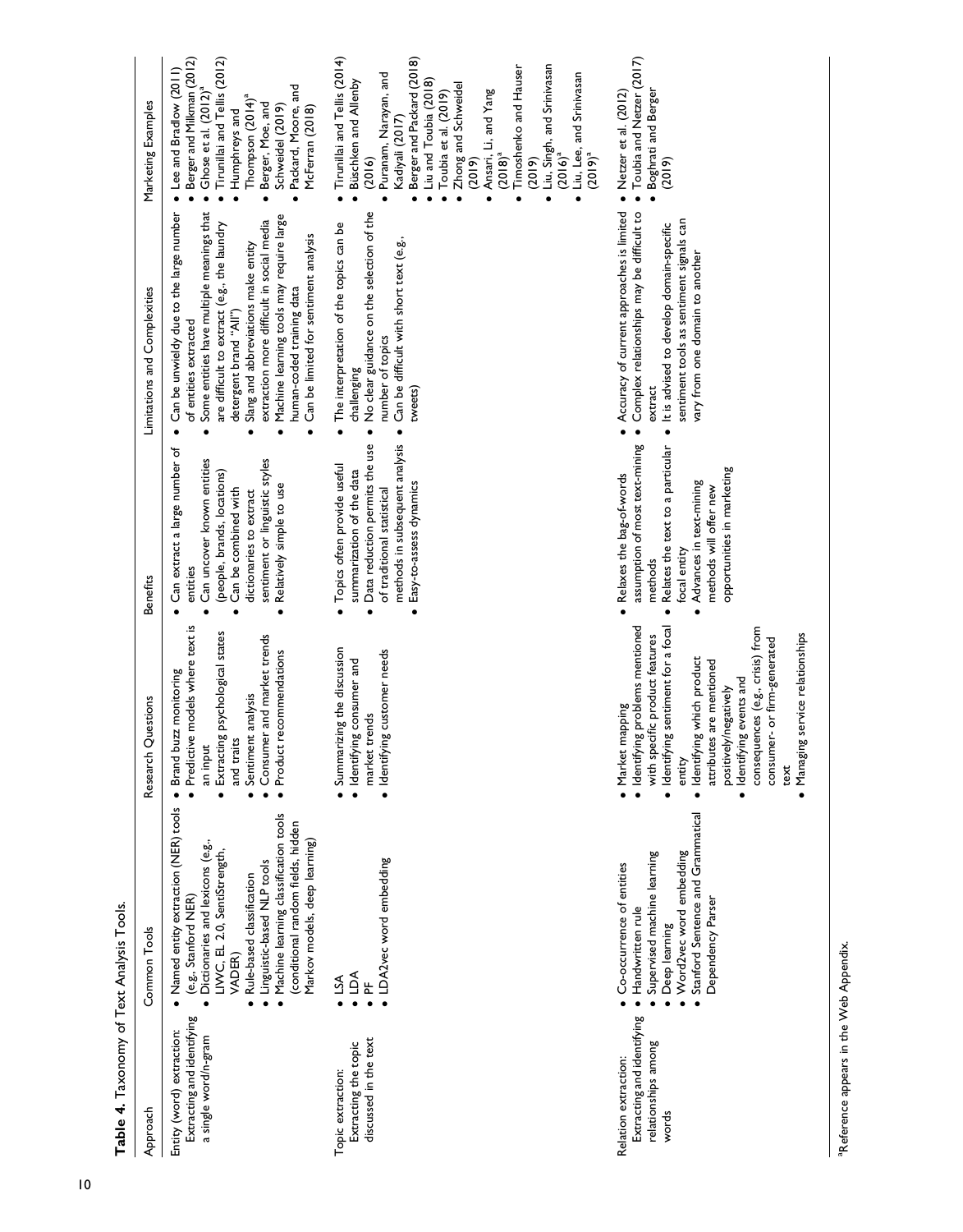extract known entities such as brands. However, in more casual text, such as social media, such signals are less useful. Common dictionaries include LIWC (Pennebaker et al. 2015), EL 2.0 (Rocklage, Rucker, and Nordgren 2018), Diction 5.0, or General Inquirer for psychological states and traits (for example applications, see Berger and Milkman [2012]; Ludwig et al. [2013]; Netzer, Lemaire, and Herzenstein [2019]).

Sentiment dictionaries such as Hedonometer (Dodds et al. 2011), VADER (Hutto and Gilbert 2014), and LIWC can be used to extract the sentiment of the text. One of the major limitations of the lexical approaches for sentiment analysis commonly used in marketing is that they apply a "bag of words" approach—meaning that word order does not matter—and rely solely on the cooccurrence of a word of interest (e.g., "brand") with positive or negative words (e.g., "great," "bad") in the same textual unit (e.g., a review). While dictionary approaches may be an easy way to measure constructs and comparability across data sets, machine learning approaches trained by human-coded data (e.g., Borah and Tellis 2016; Hartmann et al. 2018; Hennig-Thurau, Wiertz, and Feldhaus 2015) tend to be the most accurate way of measuring such constructs (Hartmann et al. 2019), particularly if the construct is complex or the domain is uncommon. For this reason, researchers should carefully weigh the trade-off between empirical fit and theoretical commensurability, taking care to validate any dictionaries used in the analysis (discussed in the next section).

A specific type of entity extraction includes linguistic-type entities such as part-of-speech tagging, which assigns a linguistic tag (e.g., verb, noun, adjective) to each entity. Most text analysis tools (e.g., the tm package in R, the Natural Language Toolkit package in Python) have a built-in part-of-speech tagging tool. If no predefined dictionary exists, or the dictionary is not sufficient for the extraction needed, one could add handcrafted rules to help define entities. However, the list of rules can become long, and the task of identifying and writing the rules can be tedious. If the entity extraction by dictionaries or rules is difficult or if the entities are less defined, machine learning–supervised classification approaches (e.g., conditional random fields [Netzer et al. 2012], hidden Markov models) or deep learning (Timoshenko and Hauser 2019) can be used to extract entities. The limitation of this approach is that often a relatively large hand-coded training data set needs to be generated.

To allow for a combination of words, entities can be defined as a set of consecutive words, often referred to as n-grams, without attempting to extract the relationship between these entities (e.g., the consecutive words "credit card" can create the unigram entities "credit" and "card" as well as the bigram "credit card"). This can be useful if the researcher is interested in using the text as input for a predictive model.

If the researcher wishes to extract entities while understanding the context in which the entities were mentioned in the text (thus avoiding the limitation of the bag-of-words approach), the emerging set of tools of word2vec or word embedding (Mikolov et al. 2013) can be employed. Word2vec maps each word or entity to a vector of latent dimensions called embedding vector based on the words with which each focal word appears. This approach allows the researcher not only to extract words but also to understand the similarity between words based on the similarities between the embedding vectors (or the similarities between the sentences in which each word appears). Thus, unlike the previous approaches discussed thus far, word2vec preserves the context in which the word appeared. While word embedding statistically captures the context in which a word appears, it does not directly linguistically "understand" the relationships among words.

Topic modeling. Entity extraction has two major limitations: (1) the dimensionality of the problem (often thousands of unique entities are extracted) and (2) the interpretation of many entities. Several topic modeling approaches have been suggested to overcome these limitations. Similar to how factor analysis identifies underlying themes among different survey items, topic modeling can identify the general topics (described as a combination of words) that are discussed in a body of text. This text summarization approach increases understanding of document content and is particularly useful when the objective is insight generation and interpretation rather than prediction (e.g., Berger and Packard 2018; Tirunillai and Tellis 2014). In addition, monitoring topics, as opposed to words, makes it easier to assess how discussion changes over time (e.g., Zhong and Schweidel 2019).

Methodologically, topic modeling mimics the datagenerating process in which the writer chooses the topic she wants to write about and then chooses the words to express these topics. Topics are defined as word distributions that commonly co-occur and thus have a certain probability of appearing in a topic. A document is then described as a probabilistic mixture of topics.

The two most commonly used tools for topic modeling are LDA (Blei, Ng, and Jordan 2003) and Poisson factorization (PF; Gopalan, Hofman and Blei 2013). The predominant approach prior to LDA and PF was the support-vectormachine latent semantic analysis (LSA) approach. While LSA is simpler and faster to implement than LDA and PF, it requires larger textual corpora and often achieves lower accuracy levels. Other approaches include building an ontology of topics using a combination of human classification of documents as seeding for a machine learning classification (e.g., Moon and Kamakura 2017). Whereas LDA is often simpler to apply than PF, PF has the advantage of not assuming that the topic probabilities must sum to one. That is, some documents may have more topic presences than others, and a document can have multiple topics with high likelihood of occurrence. In addition, PF tends to be more stable with shorter text. Büschken and Allenby (2016) relax the common bag-ofwords assumption underlying the traditional LDA model and leverage the within-sentence dependencies of online reviews. LDA2vec is another approach to assess topics while accounting for the sequence context in which the word appears (Moody 2016). In the context of search queries, Liu and Toubia (2018) further extend the LDA approach to hierarchical LDA for cases in which related documents (queries and search results) are used to extract the topics. Furthermore, the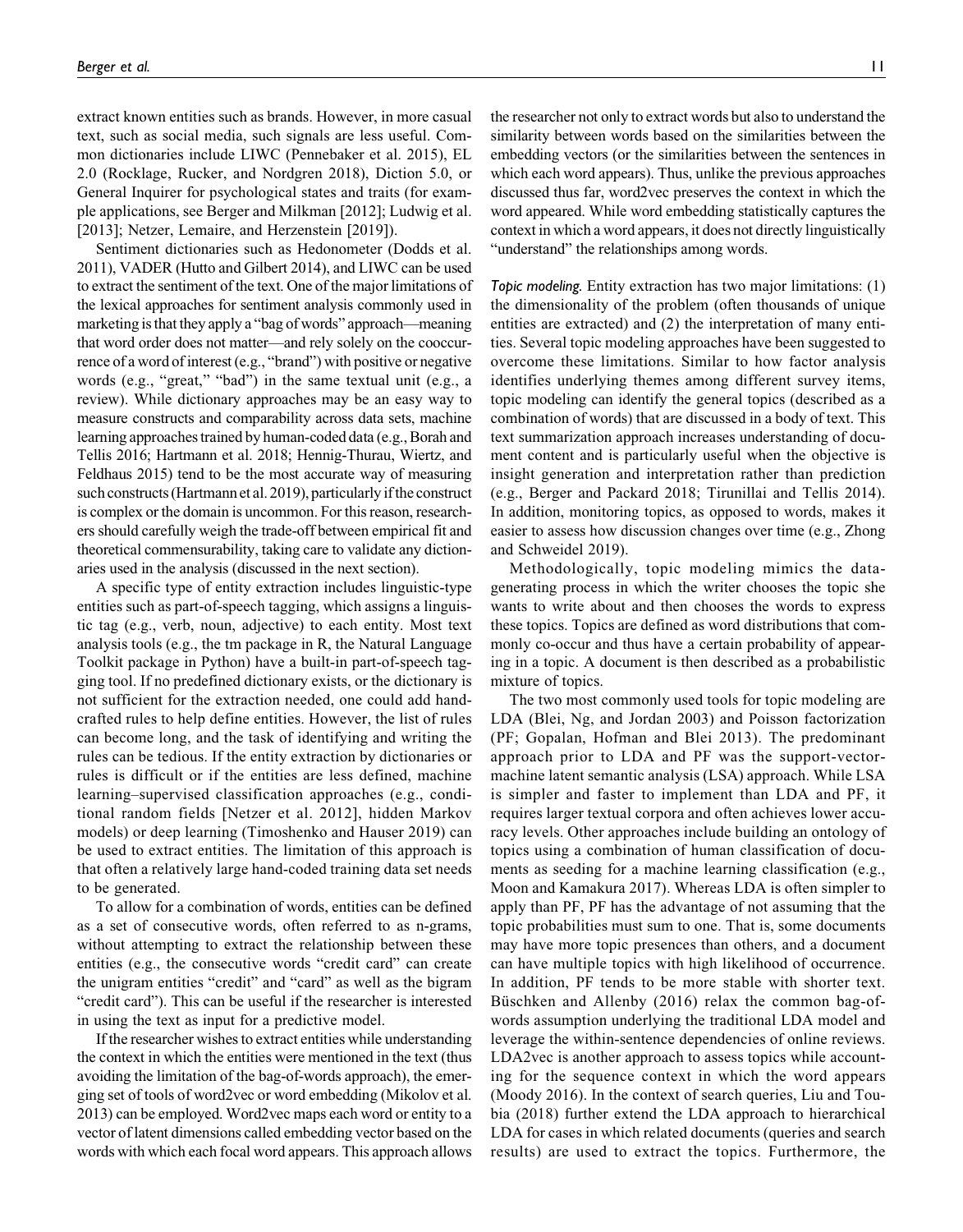researcher can use an unsupervised or seeded LDA approach to incorporate prior knowledge in the construction and interpretation of the topics (e.g., Puranam, Narayan, and Kadiyali 2017; Toubia et al. 2019).

While topic modeling methods often produce very sensible topics, because topics are selected solely based on a statistical approach, the selection of the number of topics and the interpretation of some topics can be challenging. It is recommended to combine statistical approaches (e.g., the perplexity measure, which is a model fit–based measure) and researcher judgment when selecting the number of topics.

Relation extraction. At the most basic level, relationships between entities can be captured by the mere co-occurrence of entities (e.g., Boghrati and Berger 2019; Netzer et al. 2012; Toubia and Netzer 2017). However, marketing researchers are often more interested in identifying textual relationships among extracted entities, such as the relationships between products, attributes, and sentiments. Such relationships are often more relevant for the firm than merely measuring the volume of brand mentions or even the overall brand sentiment. For example, researchers may want to identify whether consumers mentioned a particular problem with a specific product feature. Feldman et al. (2015) and Netzer et al. (2012) provide such examples by identifying the textual relationships between drugs and adverse drug reactions that imply that a certain drug may cause a particular adverse reaction.

Relation extraction also offers a more advanced route to capture sentiment by providing the link between an entity of interest (e.g., a brand) and the sentiment expressed, beyond their mere cooccurrence. Relation extraction based on the bag-of-words approach, which treats the sentence as a bag of unsorted words and searches for word cooccurrence, is limited because the cooccurrence of words may not imply a relationship. For example, the cooccurrence of a drug (e.g., Advil) with a symptom (e.g., headache) may refer to the symptom as a side effect of the drug or as the effect the drug is aiming to alleviate. Addressing such relationships requires identifying the sequence of words and the linguistic relationship among them. There have been only limited applications of such relation extraction in marketing, primarily due to the computational and linguistic complexities involved in accurately making such relational inferences from unstructured data (see, e.g., the diabetes drugs application in Netzer et al. [2012]). However, as the methodologies used to extract entity relations evolve, we expect this to be a promising direction for marketers to take.

The most commonly used approaches for relation extraction are handwritten relationship rules, supervised machine learning approaches, and a combination of these approaches. At the most basic level, the researcher could write a set of rules that describe the required relationship. An example of such a rule may be the co-occurrence of product (e.g., "Ford"), attribute (e.g., "oil consumption"), and problem (e.g., "excessive"). However, such approaches tend to require many handwritten rules and have low recall (they miss many relations) and thus are becoming less popular.

A more common approach is to train a supervised machine learning tool. This could be linguistic agnostic approaches (e.g., deep learning) or natural language processing (NLP) approaches that aim to understand the linguistic relationship in the sentence. Such an approach requires a relatively large training data set provided by human coders in which various relationships (e.g., sentiment) are observed. One readily available tool for NLP-based relationship extraction is the Stanford Sentence and Grammatical Dependency Parser [\(http://nlp.stanford.edu:8080/parser/\)](http://nlp.stanford.edu:8080/parser/). The tool identifies the grammatical role of different words in the sentence to identify their relationship. For example, to assign a sentiment to a particular attribute, the parser first identifies the presence of an emotion word and then, in cases where a subject is present, automatically assesses if there is a grammatical relationship (e.g., in the sentence "the hotel was very nice," the adjective "nice" relates to the subject "hotel"). As with many off-theshelf tools, the validity of the tool for a specific relation extraction needs to be tested.

Finally, beyond the relations between words/entities within one document, text can also be investigated across documents (e.g., online reviews, academic articles). For example, a temporal sequence of documents or a portfolio of documents across a group or community of communicators can be examined for interdependencies (Ludwig et al. 2013, 2014).

## Text Analysis Metrics

Early work in marketing has tended to summarize unstructured text with structured proxies for this data. For example, in online reviews, researchers have used volume (e.g., Godes and Mayzlin 2004; Moe and Trusov 2011); valence, often captured by numeric ratings that supplement the text (e.g., Godes and Silva 2012; Moe and Schweidel 2012; Ying, Feinberg and Wedel 2006); and variance, often captured using entropy-type measures (e.g., Godes and Mayzlin 2004). However, these quantifiable metrics often mask the richness of the text. Several common metrics are often used to quantify the text itself, as we explain next.

Count measures. Count measures have been used to measure the frequency of each entity's occurrence, entities' co-occurrence, or entities' relations. For example, when using dictionaries to evaluate sentiment or other categories, researchers often use the proportion of negative and/or positive words in the document, or the difference between the two (Berger and Milkman 2012; Borah and Tellis 2016; Pennebaker et al. 2015; Schweidel and Moe 2014; Tirunillai and Tellis 2014). The problem with simple counts is that longer documents are likely to include more occurrences of every entity. For that reason, researchers often focus on the proportions of words in the document that belong to a particular category (e.g., positive sentiment). The limitation of this simple measure is that some words are more likely to appear than others. For example, the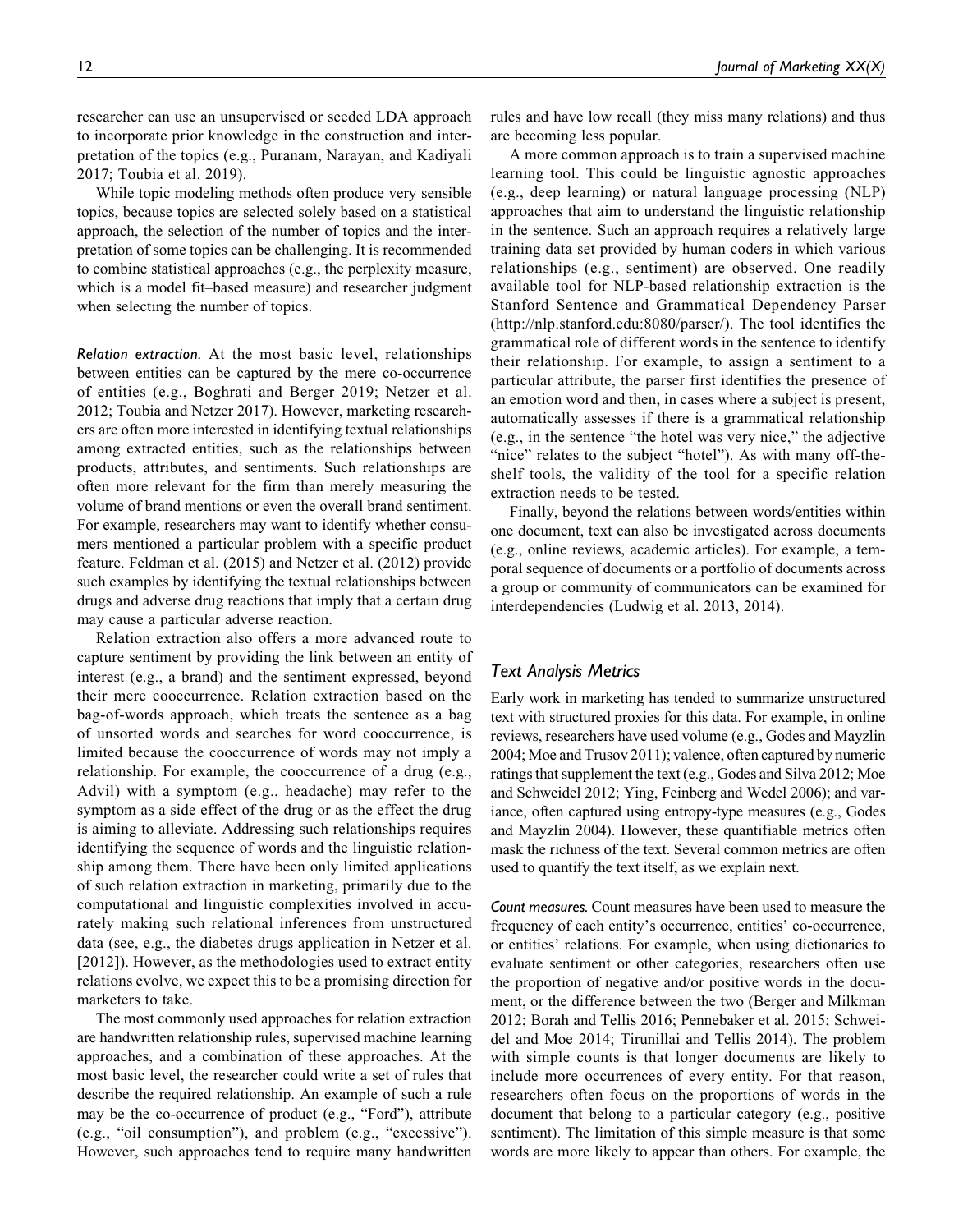word "laptop" is likely to appear in almost every review in corpora that is composed of laptop reviews.

Accuracy measures. When evaluating the accuracy of text measures relative to human-coded or externally validated documents, measures of recall and precision are often used. Recall is the proportion of entities in the original text that the text-mining algorithm was able to successfully identify (it is defined by the ratio of true positives to the sum of true positives and false negatives). Precision is the proportion of correctly identified entities from all entities identified (it is defined by the ratio of true positives to the sum of true positives and false positives). On their own, recall and precision measures are difficult to assess because an improvement in one often comes at the expense of the other. For example, if one defines that every entity in the corpora is a brand, recall for brands will be perfect (you will never miss a brand if it exists in the text), but precision will be very low (there will be many false positive identifications of a brand entity).

To create the balance between recall and precision, one can use the F1 measure—a harmonic mean of the levels of recall and precision. If the researcher is more concerned with false positives than false negatives (e.g., it is more important to identify positives than negatives), recall and precision can be weighted differently. Alternatively, for unbalanced data with high proportions of true or false in the populations, a receiver operating characteristics curve can be used to reflect the relationship between true positives and false positives, and the area under the curve is often used as a measure of accuracy.

Similarity measures. In some cases, the researcher is interested in measuring the similarity between documents (e.g., Ludwig et al. 2013). How similar is the language used in two advertisements? How different is a song from its genre? In such cases, measures such as linguistic style matching, similarity in topic use (Berger and Packard 2018), cosine similarity, and the Jaccard index (e.g., Toubia and Netzer 2017) can be used to assess the similarity between the text of two documents.

Readability measures. In some cases, the researcher is interested in evaluating the readability of the text. Readability can reflect the sophistication of the writer and/or the ability of the reader to comprehend the text (e.g., Ghose and Ipeirotis 2011). Common readability measures include the Flesch–Kincaid reading ease and the simple measure of gobbledygook (SMOG) measures. These measures often use metrics such as average number of syllables and average number of words per sentence to evaluate the readability of the text. Readability measures often grade the text on a 1–12 scale reflecting the U.S. school grade-level needed to comprehend the text. Common text-mining packages have built-in readability tools.

## The Validity of Text-Based Constructs

While the availability of text has opened up a range of research questions, for textual data to provide value, one must be able to establish its validity. Both internal validity (i.e., does text accurately measure the constructs and the relationship between them?) and external validity (i.e., do the test-based findings apply to phenomena outside the study?) can be established in various ways (Humphreys and Wang 2017). Table 5 describes how the text analysis can be evaluated to improve different types of validity (Cook and Campbell 1979).

#### Internal Validity

Internal validity is often a major threat in the context of text analysis because the mapping between words and the underlying dimension the research aims to measure (e.g., psychological state and traits) is rarely straightforward and can vary across contexts and textual outlets (e.g., formal news vs. social media). In addition, given the relatively young field of automated text analysis, validation of many of the methods and constructs is still ongoing.

Accordingly, it is important to confirm the internal validity of the approach used. A range of methods can be adopted to ensure construct, concurrent, convergent, discriminant, and causal validity. In general, the approach for ensuring internal validity is to ensure that the text studied accurately reflects the theoretical concept or topic being studied, does so in a way that is congruent with prior literature, is discriminant from other related constructs, and provides ample and careful evidence for the claims of the research.

Construct validity. Construct validity (i.e., does the text represent the theoretical concept?) is perhaps the most important to address when studying text. Threats to construct validity occur when the text provides improper or misleading evidence of the construct. For instance, researchers often rely on existing standardized dictionaries to extract constructs to ensure that their work is comparable with other work. However, these dictionaries may not always fit the particular context. For example, extracting sentiment from financial reports using sentiment tools developed for day-to-day language may not be appropriate. Particularly when attempting to extract complex constructs (e.g., psychological states and traits, relationships between consumers and products, and even sentiment), researchers should attempt to validate the constructs on the specific application to ensure that what is being extracted from the text is indeed what they intended to extract. Construct validity can also be challenged when homonyms or other words do not accurately reflect what researchers think they do.

Strategies for addressing threats to construct validity require that researchers examine how the instances counted in the data connect to the theoretical concept(s) (Humphreys and Wang 2017). Dictionaries can also be validated using a saturation approach, pulling a subsample of coded entries and verifying with a hit rate of approximately 80% (Weber 2005). Another method is to use input from human coders, as is done to support machine learning applications (as previously discussed). For example, one can use Amazon Mechanical Turk workers to label phrases on a scale from "very negative" to "very positive" for sentiment analysis and then use these words to create a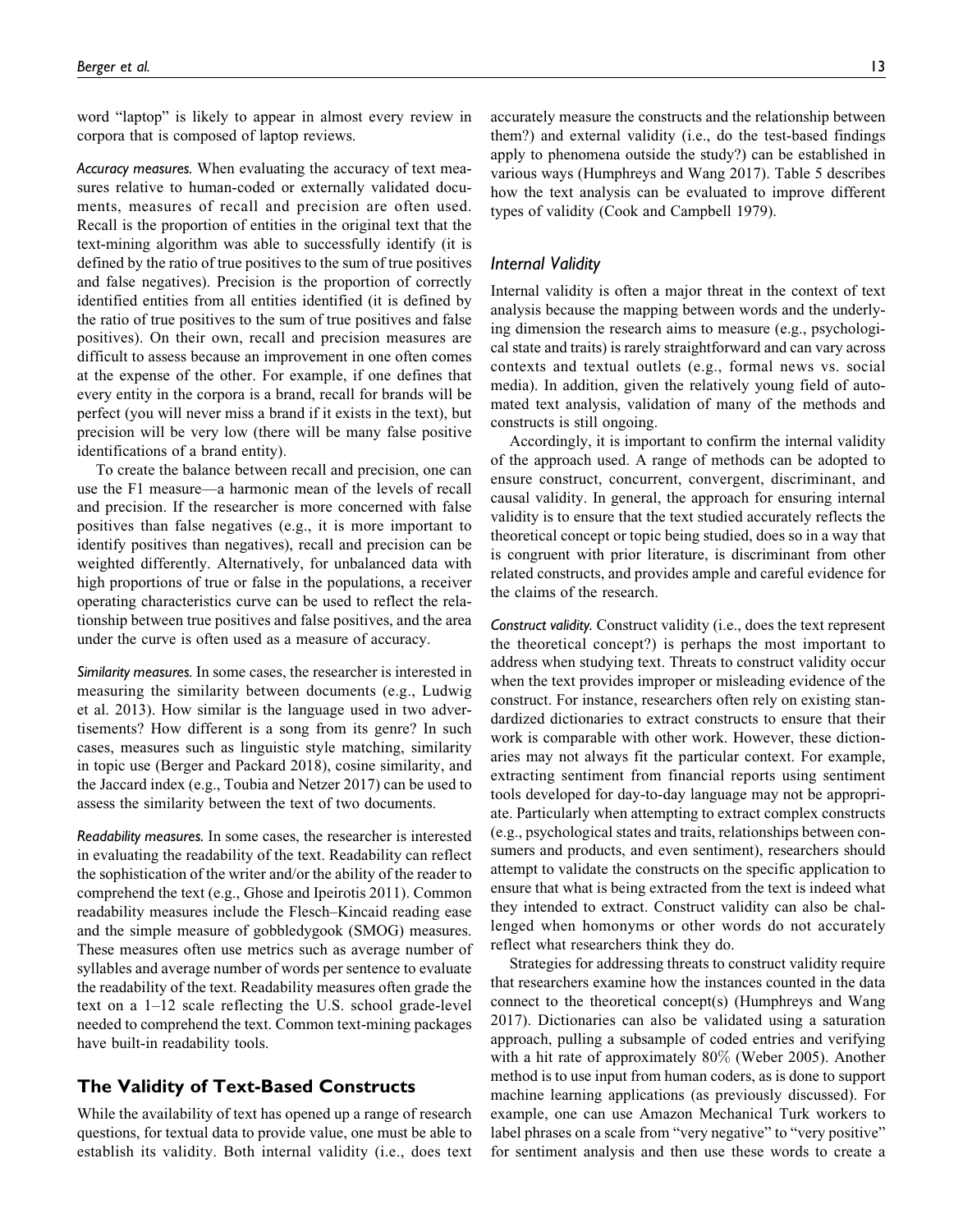| Type of Validity                               | Validation Technique                            | Description of Method for Validation                                                                                                                                                                                                                                                   | References                                                                           |
|------------------------------------------------|-------------------------------------------------|----------------------------------------------------------------------------------------------------------------------------------------------------------------------------------------------------------------------------------------------------------------------------------------|--------------------------------------------------------------------------------------|
| <b>Internal Validity</b><br>Construct validity | Dictionary validation                           | After draft dictionary is created, pull 10% of the sample Weber (2005)<br>and calculate the hit rate. Measures such as hit rates,                                                                                                                                                      |                                                                                      |
|                                                |                                                 | precision, and recall can be used to measure accuracy.<br>Have survey participants rate words included in the<br>dictionary. Based on this data, the dictionary can also<br>be weighted to reflect the survey data.                                                                    | Brysbaert, Warriner, and<br>Kuperman (2014) <sup>a</sup>                             |
|                                                |                                                 | Have three coders evaluate the dictionary categories. If Humphreys (2010);<br>two of the three coders agree that the word is part of<br>the category, include; if not, exclude. Calculate overall<br>agreement.                                                                        | Pennebaker, Francis, and<br>Booth $(2001)^a$                                         |
|                                                | Saturation                                      | Pull 10% of instances coded from the data and calculate Weber (2005)<br>the hit rate. Adjust word list until saturation reaches<br>80% hit rate.                                                                                                                                       |                                                                                      |
|                                                | Concurrent validity Multiple dictionaries       | Calculate and compare multiple textual measures of the Hartmann et al. (2018)<br>same construct (e.g., multiple sentiment measures)                                                                                                                                                    |                                                                                      |
|                                                | Comparison of topics                            | Compare with other topic models of similar data sets in Mankad et al. (2016) <sup>a</sup><br>other research (e.g., hotel reviews)                                                                                                                                                      |                                                                                      |
| Convergent validity Triangulation              |                                                 | Look within text data for converging patterns (e.g.,<br>positive/e emotion correlates with known-positive<br>attributes); apply Principle Components Analysis to<br>show convergent groupings of words                                                                                 | Humphreys (2010); Kern et al.<br>(2016)                                              |
|                                                |                                                 | Multiple operationalizations Operationalize constructs with textual and nontextual<br>data (e.g., sentiment, star rating)                                                                                                                                                              | Ghose et al. (2012) <sup>a</sup> ; Mudambi,<br>Schuff, and Zhang (2014) <sup>a</sup> |
| Causal validity                                | Control variables                               | Include variables in the model that address rival<br>hypotheses to control for these effects                                                                                                                                                                                           | Ludwig et al. $(2013)$                                                               |
|                                                | Laboratory study                                | Replicate focal relationship between the independent<br>variable and dependent variable in a laboratory setting                                                                                                                                                                        | Spiller and Belogolova (2016) <sup>a</sup> ;<br>Van Laer et al. (2018)               |
| <b>External Validity</b><br>Generalizability   | Replication with different                      | Compare the results from the text analysis with the                                                                                                                                                                                                                                    | Netzer et al. (2012)                                                                 |
|                                                | data sets                                       | results obtained other (possibly non-text-related) data<br>sets                                                                                                                                                                                                                        |                                                                                      |
|                                                | Predict key performance<br>measure              | Include results from text analysis in regression or other Fossen and Schweidel (2019)<br>model to predict a key outcome (e.g., sales,<br>engagement)                                                                                                                                   |                                                                                      |
| Predictive validity                            | Holdout sample                                  | Train model on approximately 80%-90% of the data and Jurafsky et al. (2014)<br>validate the model with the remaining data. Validation<br>can be done using k-fold validation, which trains the<br>mode on k-1 subsets of the data and predicts for the<br>remaining subset of testing. |                                                                                      |
| <b>Robustness</b>                              | Different statistical<br>measures, unitizations | Use different, but comparable, statistical measures or<br>algorithms (e.g., lift, cosine similarity, Jaccard<br>similarity), aggregate at different levels (e.g., day,<br>month)                                                                                                       | Netzer et al. (2012)                                                                 |

Table 5. Text Analysis Validation Techniques.

<sup>a</sup>Reference appears in the Web Appendix.

weighted dictionary. In many cases, multiple methods for dictionary validation are advisable to ensure that one is achieving both theoretical and empirical fit. For topic modeling, researchers infer topics from a list of cooccurring words. However, these are theoretical inferences made by researchers. As such, construct validity is equally important and can be ascertained using some of the same methods of validation, through saturation and calculating a hit rate through manual analysis of a subset of the data. When using a classification approach, confusion matrices can be produced to provide details on accuracy, false positives, and false negatives (Das and Chen 2007).

Concurrent validity. Concurrent validity concerns the way that the researcher's operationalization of the construct relates to prior operationalizations. Threats to concurrent validity often come when researchers create text-based measures inductively from the text. For instance, if one develops a topic model from the text, it will be based on the data set and may not therefore produce topics that are comparable with previous research. To address these threats, one should compare the operationalization with other research and other data sources. For example, Schweidel and Moe (2014) propose a measure of brand sentiment based on social media text data and validate it by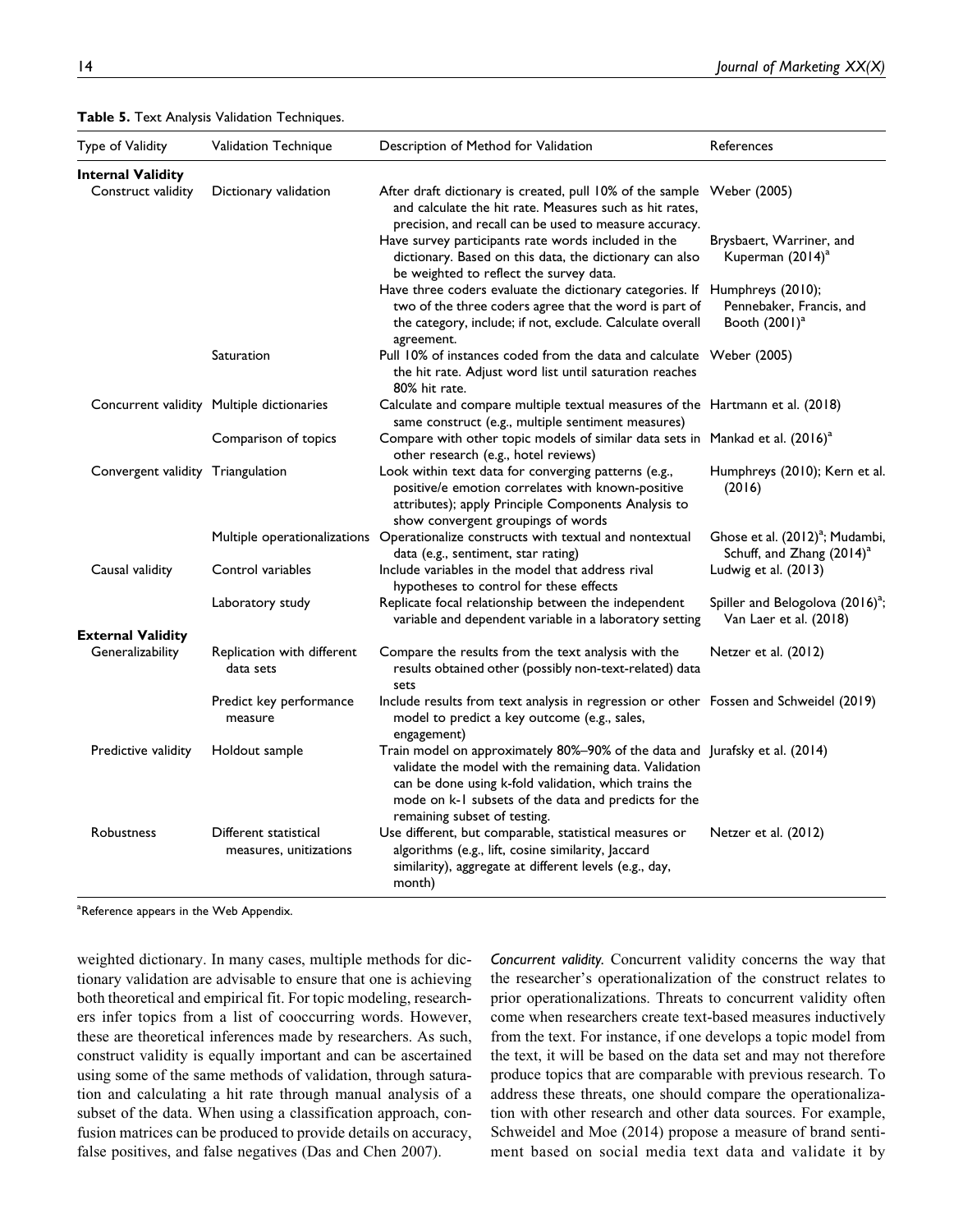comparing it with brand measures obtained through a traditional marketing research survey. Similarly, Netzer et al. (2012) compare the market structure maps derived from textual information with those derived from product switching and surveys, and Tirunillai and Tellis (2014) compare the topics they identify with those found in Consumer Reports. When studying linguistic style (Pennebaker and King 1999), for example, it is beneficial to use robust measures from prior literature where factor analysis and other methods have already been employed to create the construct.

Convergent validity. Convergent validity ensures that multiple measurements of the construct (i.e., words) all converge to the same concept. Convergent validity can be threatened when the measures of the construct do not align or have different effects. Convergent validity can be enhanced by using several substantively different measures (e.g., dictionaries) of the same construct to look for converging patterns. For example, when studying posts about the stock market, Das and Chen (2007) compare five classifiers for measuring sentiment, comparing them in a confusion matrix to examine false positives. Convergent evidence can also come from creating a correlation or similarity matrix of words or concepts and checking for patterns that have face validity. For instance, Humphreys (2010) looks for patterns between the concept of crime and negative sentiment to provide convergent evidence that crime is negatively valenced in the data.

Discriminant validity. Discriminant validity, the degree to which the construct measures are sufficiently different from measures of other constructs, can be threatened when the measurement of the construct is very similar to that of another construct. For instance, measurements of sentiment and emotion in many cases may not seem different because they are measured using similar word lists or, when using classification, return the same group of words as predictors. Strategies for ensuring discriminant validity entail looking for discriminant rather than convergent patterns and boundary conditions (i.e., when and how is sentiment different from emotion?). Furthermore, theoretical refinements can be helpful in drawing finer distinctions. For example, anxiety, anger, and sadness are different kinds of emotion (and can be measured via psychometrically different scales), whereas sentiment is usually measured as positive, negative, or neutral (Pennebaker et al. 2015).

Causal validity. Causal validity is the degree to which the construct, as operationalized in the data set, is actually the cause of another construct or outcome, and it is best ascertained through random assignment in controlled lab conditions. Any number of external factors can threaten causal validity. However, steps can be taken to enhance causal validity in naturally occurring textual data. In particular, rival hypotheses and other explanatory factors for the proposed causal relationship can be statistically controlled for in the model. For example, Ludwig et al. (2013) include price discount in the model when studying the

relationship between product reviews and conversion rate to control for this factor.

#### External Validity

To achieve external validity, researchers should attempt to ensure that the effects found in the text apply outside of the research framework. Because text analysis often uses naturally occurring data that is often of large magnitude, it tends have a relatively high degree of external validity relative to, for example, lab experiments. However, establishing external validity is still necessary due to threats to validity from sampling bias, overfitting, and single-method bias. For example, online reviews may be biased due to self-selection among those who elected to review a product (Schoenmüller, Netzer, and Stahl 2019).

Predictive validity. Predictive validity is threatened when the construct, though perhaps properly measured, does not have the expected effects on a meaningful second variable. For example, if consumer sentiment falls but customer satisfaction remains high, predictive validity could be called into question. To ensure predictive validity, text-based constructs can be linked to key performance measures such as sales (e.g., Fossen and Schweidel 2019) or consumer engagement (Ashley and Tuten 2015). If a particular construct has been theoretically linked to a performance metric, then any text-based measure of that construct should also be linked to that performance metric. Tirunillai and Tellis (2012) show that the volume of Twitter activity affects stock price, but they find mixed results for the predictive validity of sentiment, with negative sentiment being predictive but positive sentiment having no effect.

Generalizability can be threatened when researchers base results on a single data set because it is unknown whether the findings, model, or algorithm would apply in the same way to other texts or outside of textual measurements. Generalizability of the results can be established by viewing the results of text analysis along with other measures of attitude and behavioral outcomes. For example, Netzer et al. (2012) test their substantive conclusions and methodology on message boards of both automobile discussions and drug discussions from WebMD. Evaluating the external validity and generalizability of the findings is key, because the analysis of text drawn from a particular source may not reflect consumers more broadly (e.g., Schweidel and Moe 2014).

Robustness. Robustness can be limited when there is only one metric or method used in the model. Researchers can ensure robustness by using different measures for relationships (e.g., Pearson correlation, cosine similarity, lift) and probing results by relaxing different assumptions. The use of holdout samples and k-fold cross-validation methods can prevent researchers from overfitting their models and ensure that relationships found in the data set will hold with other data as well (Jurafsky et al. 2014; see also Humphreys and Wang 2017). Probing on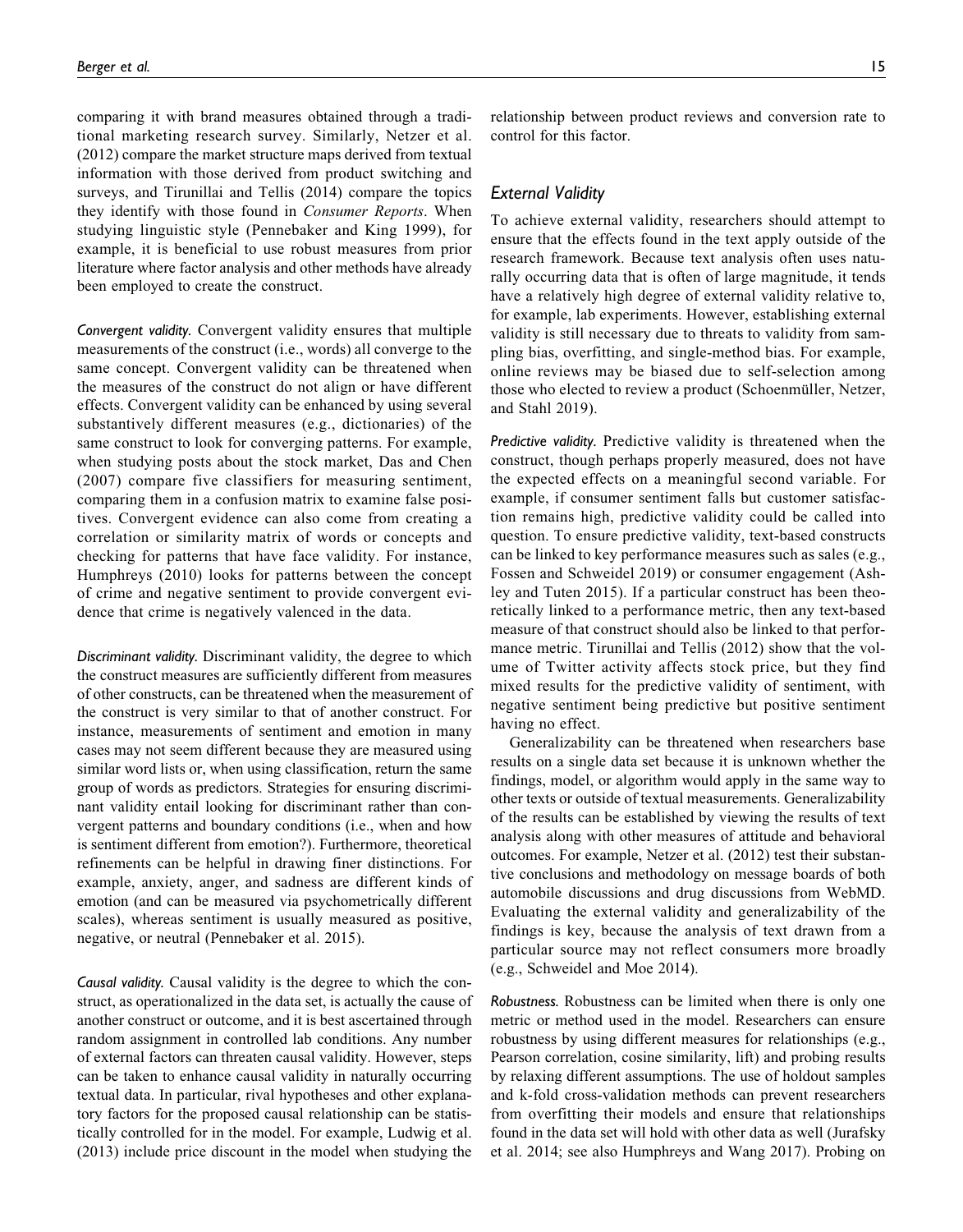different "cuts" of the data can also help. Berger and Packard (2018), for example, compare lyrics from different genres, and Ludwig et al. (2013) include reviews of both fiction and nonfiction books.

Finally, researchers should bear in mind the limitations of text itself. There are thoughts and feelings that consumers, managers, or other stakeholders may not express in text. The form of communication (e.g., tweets, annual reports) may also shape the message; some constructs may not be explicit enough to be measured with automated text analysis. Furthermore, while textual information can often involve large samples, these samples may not be representative. Twitter users, for example, tend to be younger and more educated (Smith and Anderson 2018). Those who contribute textual information, particularly in social media, may represent polarized points of view. When evaluating cultural products or social media, one should consider the system in which they are generated. Often viewpoints are themselves filtered through a cultural system (Hirsch 1986; McCracken 1988) or elevated by an algorithm, and the products make it through this process may share certain characteristics. For this reason, researchers and firms should use caution when making attributions on the basis of a cultural text. It is not necessarily a reflection of reality (Jameson 2005) but rather may represent ideals, extremes, or institutionalized perceptions, depending on the context.

## Future Research Agenda

We hope this article encourages more researchers and practitioners to think about how they can incorporate textual data into their research. Communication and linguistics are at the core of studying text in marketing. Automated text analysis opens the black box of interactions, allowing researchers to directly access what is being said and how it is said in marketplace communication. The notion of text as indicative of meaningmaking processes creates fascinating and truly novel research questions and challenges. There are many methods and approaches available, and there is no space to do all of them justice. While we have discussed several research streams, given the novelty of text analysis, there are still ample opportunities for future research, which we discuss next.

## Using Text to Reach Across the Marketing Discipline

Returning to how text analysis can unite the tribes of marketing, it is worth highlighting a few areas that have mostly been examined by one research tradition in marketing where fruitful cross-pollination between tribes is possible through text analysis. Brand communities were first identified and studied by researchers coming from a sociology perspective (Muñiz and O'Guinn 2001). Later, qualitative and quantitative researchers further refined the concepts, identifying a distinct set of roles and status in the community (e.g., Mathwick, Wiertz, and De Ruyter 2007). Automated text analysis allows researchers to study how consumers in these communities interact at scale and in a more quantifiable manner—for instance, examining how people with different degrees of power use language and predict group outcomes based on quantifiably different dynamics (e.g., Manchanda, Packard, and Pattabhitamaiah 2015). Researchers can track influence, for example, by investigating which types of users initiate certain words or phrases and which others pick up on them. Research could examine whether people begin to enculturate to the language of the community over time and predict which individuals may be more likely to stay or leave on the basis of how well they adapt to the group's language (Danescu-Niculescu-Mizil et al. 2013; Srivastava and Goldberg 2017). Quantitative or machine learning researchers might capture the most commonly discussed topics and how these dynamically change over the evolution of the community. Interpretive researchers might examine how these terms link conceptually, to find underlying community norms that lead members to stay. Marketing strategy researchers might then use or develop dictionaries to connect these communities to firm performance and to offer directions for firms regarding how to keep members participating across different brand communities (or contexts).

The progression can flow the other way as well. Outside of a few early investigations (e.g., Dichter 1966), word of mouth was originally studied by quantitative researchers interested in whether interpersonal communication actually drove individual and market behavior (e.g., Chevalier and Mayzlin 2006; Iyengar, Van den Bulte, and Valente 2011). More recently, however, behavioral researchers have begun to study the underlying drivers of word of mouth, looking at why people talk about and share some stories, news, and information rather than others (Berger and Milkman 2012; De Angelis et al. 2012; for a review, see Berger [2014]). Marketing strategy researchers might track the text of word-of-mouth interactions to predict the emergence of brand crises or social media firestorms (e.g., Zhong and Schweidel 2019) as well as when, if, and how to respond (Herhausen et al. 2019).

Consumer–firm interaction is also a rich area to examine. Behavioral researchers could use the data from call centers to better understand interpersonal communication between consumers and firms and record what drives customer satisfaction (e.g., Packard and Berger 2019; Packard, Moore, and McFerran 2018). The back-and-forth between customers and agents could be used to understand conversational dynamics. More quantitative researchers should use the textual features of call centers to predict outcomes such as churn and even go beyond text to examine vocal features such as tone, volume, and speed of speech. Marketing strategy researchers could use calls to understand how customer-centric a company is or assess the quality, style, and impact of its sales personnel.

Finally, it is worth noting that different tribes not only have different skill sets but also often study substantively different types of textual communication. Consumer-to-consumer communication is often studied by researchers in consumer behavior, whereas marketing strategy researchers more often tend to study firm-to-consumer and firm-to-firm communication. Collaboration among researchers from the different subfields may allow them to combine these different sources of textual data.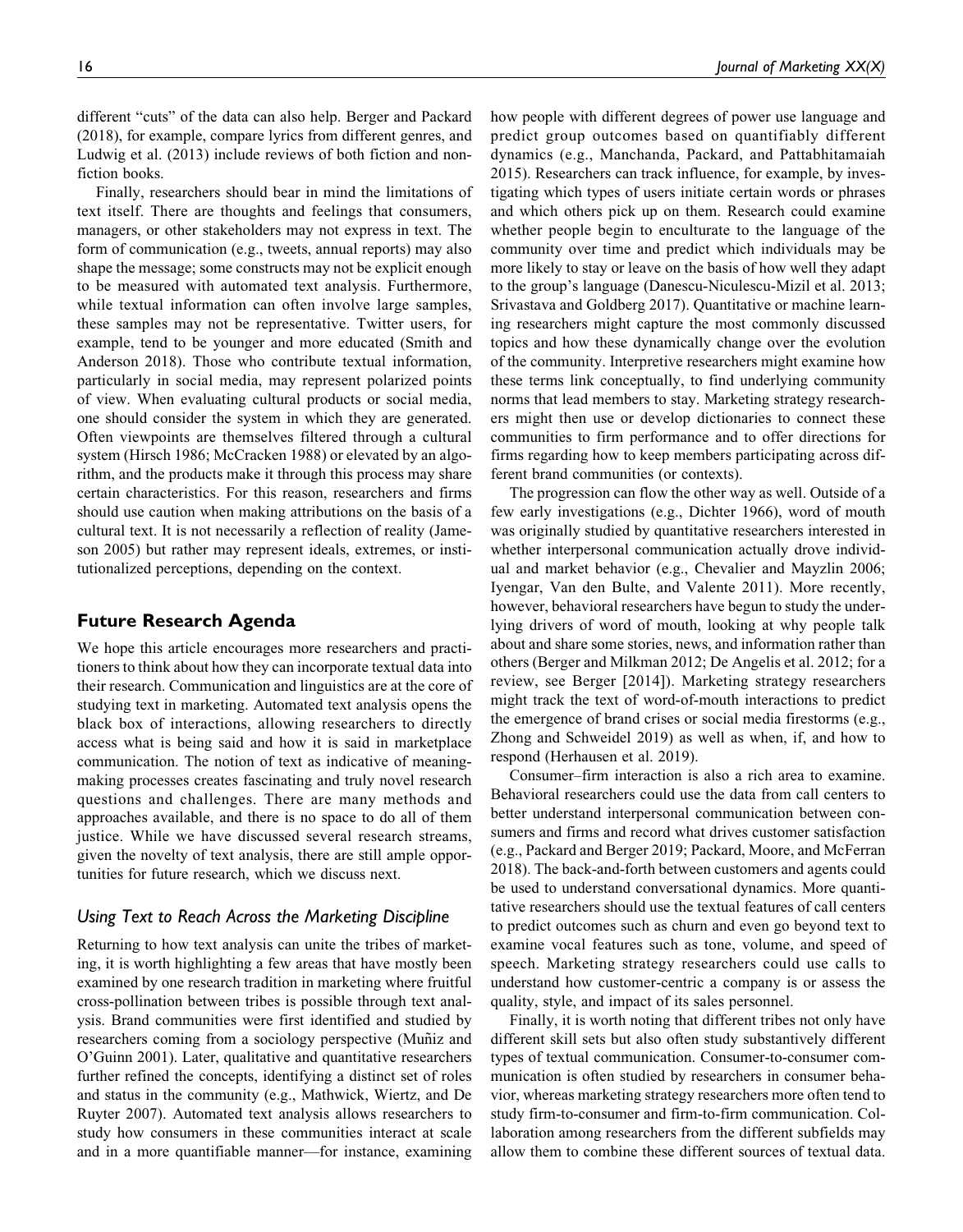There is ample opportunity to apply theory developed in one domain to enhance another. Marketing strategy researchers, for example, often use transaction economics to study business-tobusiness relationships through agency theory, but these approaches may be equally beneficial when studying consumer-to-consumer communications.

## Broadening the Scope of Text Research

As noted in Table 1, certain text flows have been studied more than others. A large portion of existing work has focused on consumers communicating to one another through social media and online reviews. The relative availability of such data has made it a rich area of study and an opportunity to apply text analysis to marketing problems.<sup>3</sup> Furthermore, for this area to grow, researchers need to branch out. This includes expanding (1) data sources, (2) actors examined, and (3) research topics.

Expand data sources used. Offline word of mouth, for example, can be examined to study what people talk about and conversational dynamics. Doctor–patient interactions can be studied to understand what drives medical adherence. Text items such as yearbook entries, notes passed between students, or the text of speed dating conversations can be used to examine relationship formation, maintenance, and dissolution. Using offline data requires carefully transcribing content, which increases the amount of effort required but opens up a range of interesting avenues of study. For example, we know very little about the differences between online recommendations and face-to-face recommendations, where the latter also include the interplay between verbal and nonverbal information. Moreover, in the new era of "perpetual contact" our understanding of crossmessage and cross-channel implications is limited. Research by Batra and Keller (2016) and Villarroel Ordenes et al. (2018) suggests that appropriate sequencing of messages matters; it might similarly matter across channels and modality. Given the rise of technology-enabled realities (e.g., augmented reality, virtual reality, mixed reality), assistive robotics, and smart speakers, understanding the roles and potential differences between language and nonverbal cues could be achieved using these novel data sources.

Expand dyads between text producers and text receivers. There are numerous dyads relevant to marketing in which text plays a crucial role. We discuss just a few of the areas that deserve additional research.

Considering consumer–firm interactions, we expect to see more research leveraging the rich information exchanged between consumers and firms through call centers and chats (e.g., Packard and Berger 2019; Packard, Moore, and McFerran 2018). These interactions often reflect inbound communication between customers and the firm, which can have important implications for the relationship between parties. In addition, how might the language used on packaging or in brand mission statements reflect the nature of organizations and their relationship to their consumers? How might the language that is most impactful in sales interactions differ from the language that is most useful in customer service interactions? Research could also probe how the impact of such language varies across contexts. The characteristics of language used by consumer packaged goods brands and pharmaceuticals brands in directto-consumer advertising likely differ. Similarly, the way in which consumers process the language used in disclosures in advertisements for pharmaceuticals (e.g., Narayanan, Desiraju, and Chintagunta 2004) and political candidates (e.g., Wang, Lewis, and Schweidel 2018) may vary.

Turning to firm-to-firm interactions, most conceptual frameworks on business-to-business (B2B) exchange relations emphasize the critical role of communication (e.g., Palmatier, Dant, and Grewal 2007). Communicational aspects have been linked to important B2B relational measures such as commitment, trust, dependence, relationship satisfaction, and relationship quality. Yet research on actual, word-level B2B communication is very limited. For example, very little research has examined the types of information exchanged between salespeople and customers in offline settings. The ability to gather and transcribe data at scale points to important opportunities to do so. As for within-firm communication, researchers could study informal communications such as marketing-related emails, memos, and agendas generated by firms and consumed by their employees.

Similarly, while a great deal of work in accounting and finance has begun to use annual reports as a data source (for a review, see Loughran and McDonald [2016]), marketing researchers have paid less attention to this area to study communication with investors. Most research has used this data to predict outcomes such as stock performance and other measures of firm valuation. Given recent interest in linking marketing-related activities to firm valuation (e.g., McCarthy and Fader 2018), this may be an area to pursue further. All firm communication, including required documents such as annual reports or discretionary forms of communication such as advertising and sales interactions, can be used to measure variables such as market orientation, marketing capabilities, marketing leadership styles, and even a firm's brand personality.

There are also ample research opportunities in the interactions between consumers, firms, and society. Data about the broader cultural and normative environment of firms, such as news media and government reports, may be useful to shed light on the forces that shape markets. To understand how a company such as Uber navigates resistance to market change, for example, one might study transcripts of town hall meetings and other government documents in which citizen input is heard and answered. Exogenous shocks in the forms of social movements such as #metoo and #blacklivesmatter have affected marketing communication and brand image. One potential avenue for future research is to take a cultural

<sup>&</sup>lt;sup>3</sup> While readily available data facilitates research, there are downsides to be recognized, including the representatives of such data and the terms of service that govern the use of this data.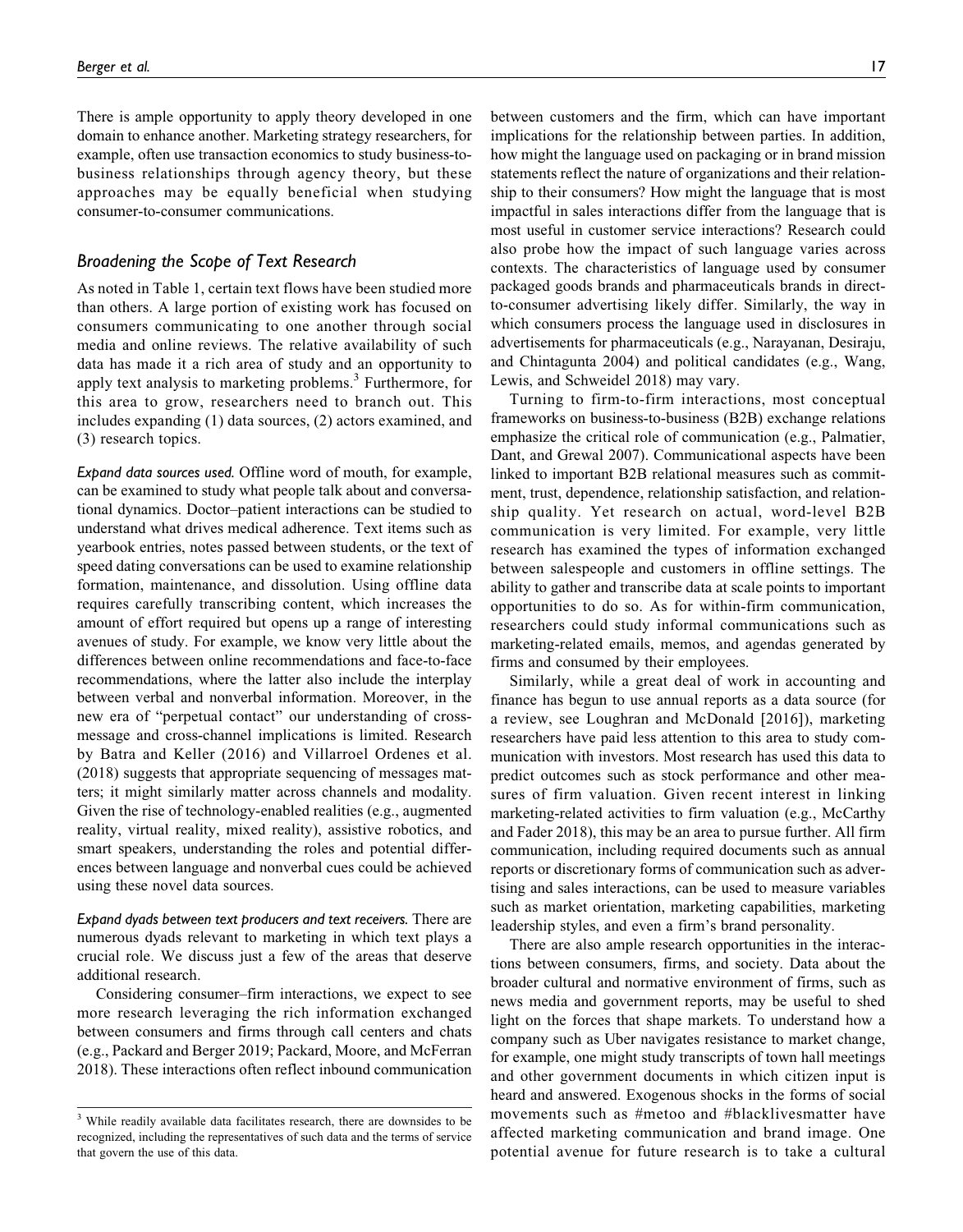branding approach (Holt 2016) to study how different publics define, shape, and advocate for certain meanings in the marketplace. Firms and their brands do not exist in a vacuum, independent of the society in which they operate. Yet limited research in marketing has considered how text can be used to derive firms' intentions and actions at the societal level. For example, scholars have shown how groups of consumers such as locavores (i.e., people who eat locally grown food; Thompson and Coskuner-Balli 2007), fashionistas (Scaraboto and Fischer 2012), and bloggers (McQuarrie, Miller, and Phillips 2012) shape markets. Through text analysis, the effect of the intentions of these social groups on the market can then be measured and better understood.

Another opportunity for future research is the use of textual data to study culture and cultural success. Topics such as cultural propagation, artistic change, and the diffusion of innovations have been examined across disciplines with the goal of understanding why certain products succeed while others fail (Bass 1969; Boyd and Richerson 1986; Cavalli-Sforza and Feldman 1981; Rogers 1995; Salganik, Dodds, and Watts 2006; Simonton 1980). While success may be random (Bielby and Bielby 1994; Hirsch 1972), another possibility is that cultural items succeed or fail on the basis of their fit with consumers (Berger and Heath 2005). By quantifying aspects of books, movies, or other cultural items quickly and at scale, researchers can measure whether concrete narratives are more engaging, whether more emotionally volatile movies are more successful, whether songs that use certain linguistic features are more likely to top the Billboard charts, and whether books that evoke particular emotions sell more copies. While not as widely available as social media data, more and more data on cultural items has recently become available. Data sets such as the Google Books corpus (Akpinar and Berger 2015), song lyric websites, or movie script databases provide a wealth of information. Such data could enable analyses of narrative structure to identify "basic plots" (e.g., Reagan et al. 2016; Van Laer et al. 2019).

## Key Marketing Constructs (That Could Be) Measured with Text

Beginning with previously developed ways of representing marketing constructs can help some researchers address validity concerns. This section details a few of these constructs to aid researchers who are beginning to use text analysis in their work (see the Web Appendix). Using prior operationalization of a construct can ensure concurrent validity—helping build the literature in a particular domain—but researchers should take steps to ensure that the prior operationalization has construct validity with their data set.

At the individual level, sentiment and satisfaction are perhaps some of the most common measurements (e.g., Büschken and Allenby, 2016; Homburg, Ehm, and Artz 2015; Herhausen et al. 2019; Ma, Baohung, and Kekre 2015; Schweidel and Moe 2014) and have been validated in numerous contexts. Other aspects that may be extracted from text include the authenticity and emotionality of language, which have also been explored through robust surveys and scales or by combining multiple existing measurements (e.g., Mogilner, Kamvar, and Aaker 2011; Van Laer et al. 2019). There are also psychological constructs, such as personality type and construal level (Kern et al. 2016; Snefjella and Kuperman 2015), that are potentially useful for marketing researchers and could also be inferred from the language used by consumers.

Future work in marketing studying individuals might consider measurements of social identification and engagement. That is, researchers currently have an idea of positive or negative consumer sentiment, but they are only beginning to explore emphasis (e.g., Rocklage and Fazio 2015), trust, commitment, and other modal properties. To this end, harnessing linguistic theory of pragmatics and examining phatics over semantics could be useful (see, e.g., Villarroel et al. 2017). Once such work is developed, we recommend that researchers carefully validate approaches proposed to measure such constructs along the lines described previously.

At the firm level, constructs have been identified in firmproduced text such as annual reports and press releases. Market orientation, advertising goals, future orientation, deceitful intentions, firm focus, and innovation orientation have all been measured and validated using this material (see Web Appendix Table 1). Work in organizational studies has a history of using text analysis in this area and might provide some inspiration and validation in the study of the existence of managerial frames for sensemaking and the effect of activists on firm activities.

Future work in marketing at the firm level could further refine and diversify measurements of strategic orientation (e.g., innovation orientation, market-driving vs. marketdriven orientations). Difficult-to-measure factors deep in the organizational culture, structure, or capabilities may be revealed in the words the firm, its employees, and external stakeholders use to describe it (see Molner, Prabhu, and Yadav [2019]). Likewise, the mindsets and management style of marketing leaders may be discerned from the text they use (see Yadav, Prabhu, and Chandy [2007]). Firm attributes that are important outcomes of firm action (e.g., brand value) could also be explored using text (e.g., Herhausen et al. 2019). In this case, there is an opportunity to use new kinds of data. For instance, internal, employee-based brand value could be measured with text on LinkedIn or Glassdoor. Finally, more subtle attributes of firm language, including conflict, ambiguity, or openness, might provide some insight into the effects of managerial language on firm success. For this, it may be useful to examine less formal textual data of interactions such as employee emails, salesperson calls, or customer service center calls.

Less work in marketing has measured constructs on the social or cultural level, but work in this vein tends to focus on how firms fit into the cultural fabric of existing meanings and norms. For instance, institutional logics and legitimacy have been measured by analyzing media text, as has the rise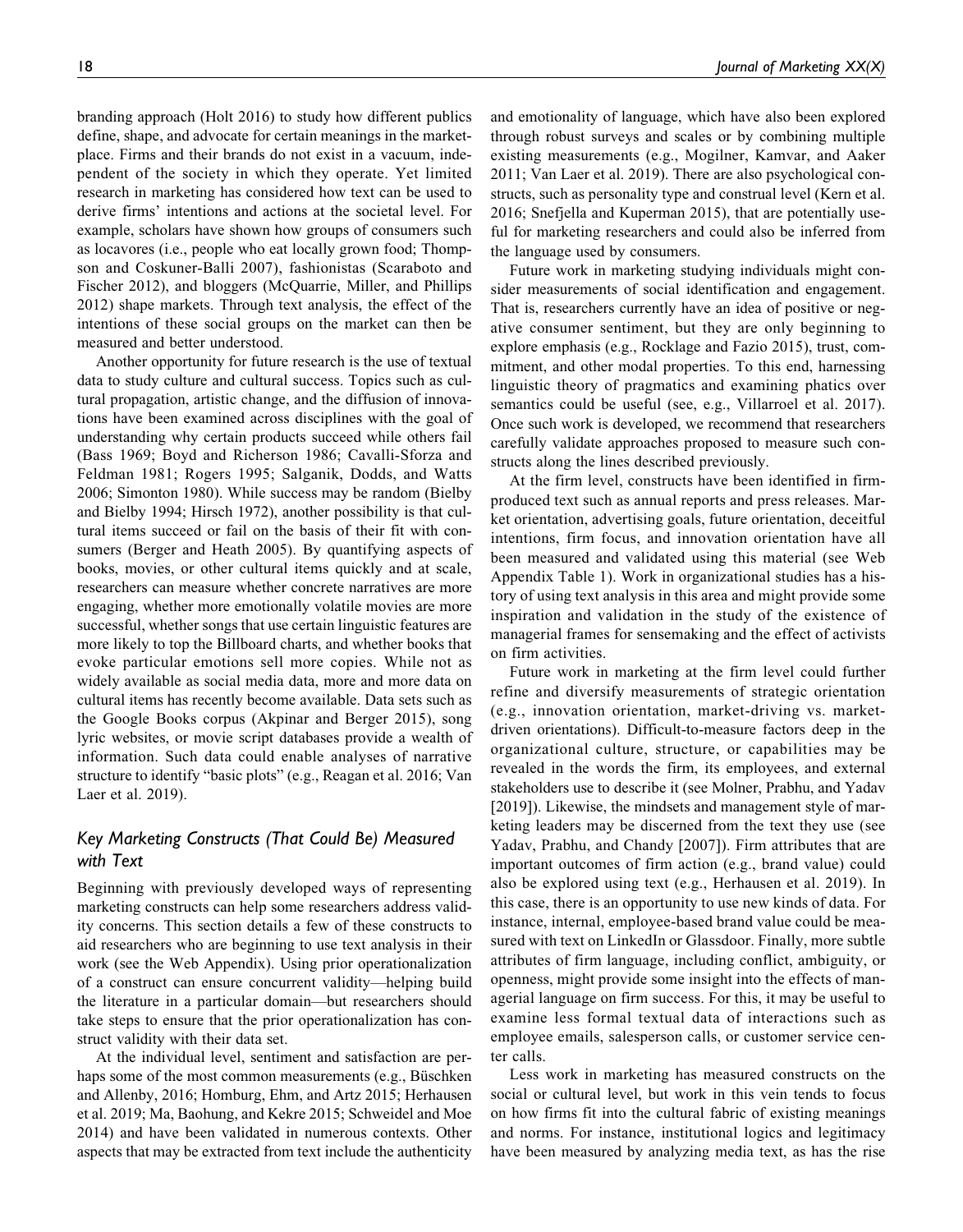of brand publics that increase discussion of brands within a culture (Arvidsson and Caliandro 2016).

At the cultural level, marketing research is likely to maintain a focus on how firms fit into the cultural environment, but it may also look to how the cultural environment affects consumers. For instance, measurement of cultural uncertainty, risk, hostility, and change could benefit researchers interested in the effects of culture on both consumer and firm effects as well as the effects of culture and society on government and investor relationships. Measuring openness and diversity through text are also timely topics to explore and might inspire innovations in measurement, focusing on, for example, language diversity rather than the specific content of language. Important cultural discourses such as language around debt and credit could also be better understood through text analysis. Measurement of gender- and race- related language could be useful in exploring diversity and inclusion in the way firms and consumers react to text from a diverse set of writers.

# Opportunities and Challenges Provided by Methodological Advances

Opportunities. As the development of text analysis tools advances, we expect to see new and improved use of these tools in marketing, which can enable scholars to answer questions we could not previously address or have addressed only in a limited manner. Here are a few specific method-driven directions that seem promising.

First, the vast majority of the approaches used for text analysis in marketing (and elsewhere) rely on bag-of-words approaches, and thus, the ability to capture true linguistic relationships among words beyond their cooccurrence was limited. However, in marketing we are often interested in capturing the relationship among entities. For example, what problems or benefits did the customer mention about a particular feature of a particular product? Such approaches require capturing a deeper textual relationship among entities than is commonly used in marketing. We expect to see future development in these areas as deep learning and NLP-based approaches enable researchers to better capture semantic relationships.

Second, in marketing we are often interested in the latent intention or latent states of writers when creating text, such as their emotions, personality, and motivations. Most of the research in this area has relied on a limited set of dictionaries (primarily the LIWC dictionary) developed and validated to capture such constructs. However, these dictionaries are often limited in capturing nuanced latent states or latent states that may manifest differently across contexts. Similar to advances made in areas such as image recognition, with the availability of a large number of human-coded training data (often in the millions) combined with deep learning tools, we hope to see similar approaches being taken in marketing to capture more complex behavioral states from text. This would require an effort to human-code a large and diverse set of textual corpora for a wide range of behavioral states. Transfer learning methods commonly used in deep learning tools such as conventional

neural nets can then be used to apply the learning from the more general training data to any specific application.

Third, there is also the possibility of using text analysis to personalize customer–firm interactions. Using machine learning, text analysis can also help personalize the customer interaction by detecting consumer traits (e.g., personality) and states (e.g., urgency, irritation) and perhaps eventually predicting traits associated with value to the firm (e.g., customer lifetime value). After analysis, firms can then tailor customer communication to match linguistic style and perhaps funnel consumers to the appropriate firm representative. The stakes of making such predictions may be high, mistakes costly, and there are clearly contexts in which using artificial intelligence impedes constructing meaningful customer–firm relationships (e.g., health care; Longoni, Bonezzi, and Morewedge 2019).

Fourth, while our discussion has focused on textual content, text is just one example of unstructured data, with audio, video, and image being others. Social media posts often marry text with images or videos. Print advertising usually overlays text on a carefully constructed visual. Although television advertising may not include text on the screen, it may have an audio track that contains text that progresses simultaneously with the video.

Until recently, text data has received the most attention, mainly due to the presence of tools to extract meaningful features. That said, tools such as Praat (Boersma 2001) allow researchers to extract information from audio (e.g., Van Zant and Berger 2019). One of the advantages of audio data over text data is that it provides richness in the form of tone and voice markers that can add to the actual words expressed (e.g., Xiao, Kim, and Ding 2013). This enables researchers to study not just what was said, but how it was said, examining how pitch, tone, and other vocal or paralinguistic features shape behavior.

Similarly, recent research has developed approaches to analyze images (e.g., Liu, Xuan et al. 2018), either characterizing the content of the image or identifying features within an image. Research into the impact of the combination of text and images is sparse (e.g., Hartmann et al. 2019). For example, images can be described in terms of their colors. In the context of print advertising, textual content may be less persuasive when used in conjunction with images of a particular color palette, whereas other color palettes may enhance the persuasiveness of text. Used in conjunction with simple images, the importance of text may be quite pronounced. But, when text is paired with complex imagery, viewers may attend primarily to the image, diminishing the impact of the text. If this is the case, legal disclosures that are part of an advertisement's fine print may not attract the audience's attention.

Analogous questions arise as to the role that text plays when incorporated into videos. Research has proposed approaches to characterize video content (e.g., Liu et al. 2018). In addition to comprising the script of the video, text may also appear visually. In addition to the audio context in which text appears, its impact may depend on the visuals that appear simultaneously. It may also be the case that its position within a video, relative to the start of the video, may moderate its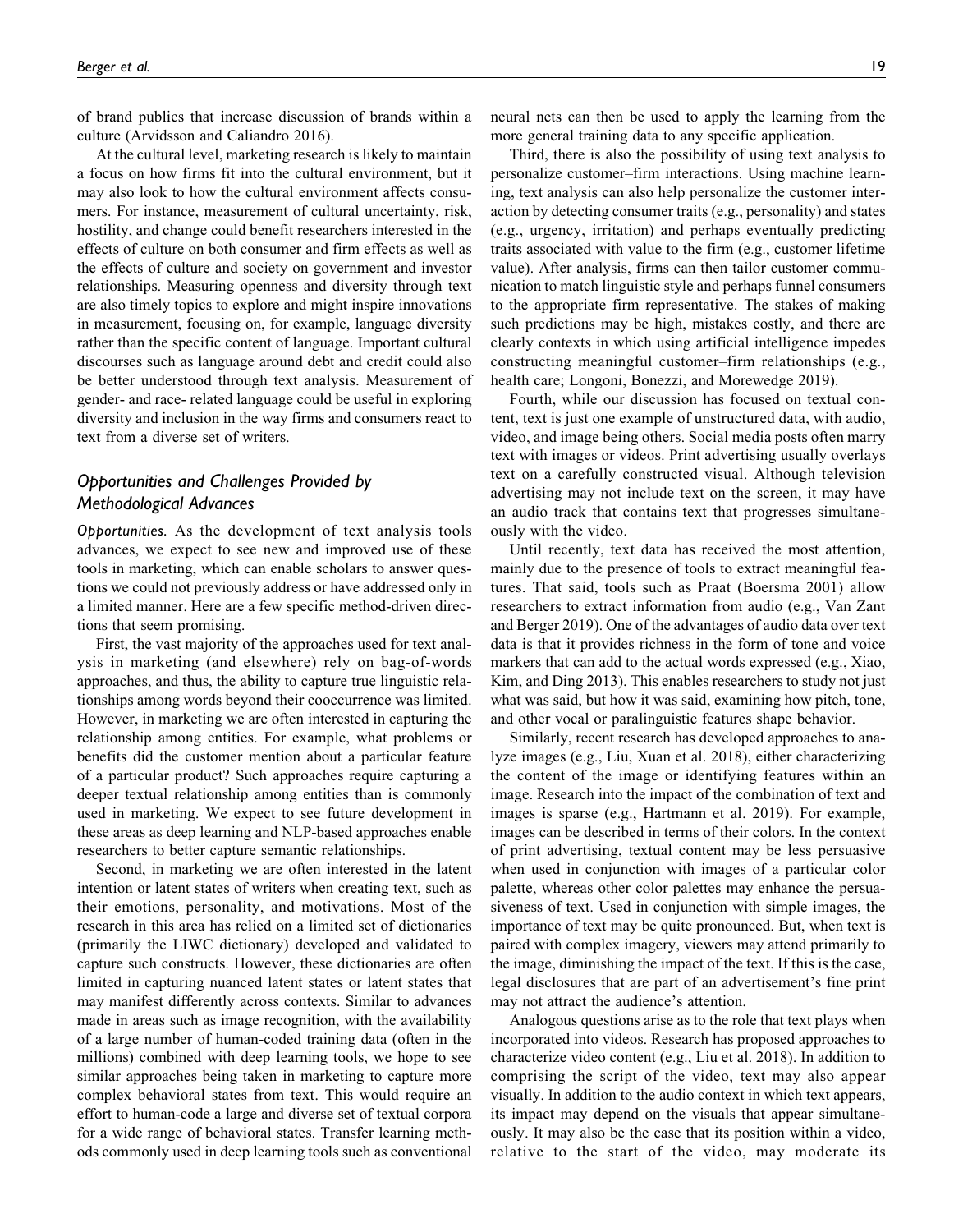effectiveness. For example, emotional text content that is spoken later in a video may be less persuasive for several reasons (e.g., the audience may have ceased paying attention by the time the text is spoken). Alternatively, the visuals with which the audio is paired may be more compelling to viewers, or the previous content of the video may have depleted a viewer's attentional resources. As our discussion of both images and videos suggests, text is but one component of marketing communications. Future research must investigate its interplay with other characteristics, including not only the content in which it appears but also when it appears (e.g., Kanuri, Chen, and Sridhar 2018), and in what media.

Challenges. While there are a range of opportunities, textual data also brings with it various challenges. First is the interpretation challenge. In some ways, text analysis seems to provide more objective ways of measuring behavioral processes. Rather than asking people how much they focused on themselves versus others when sharing word of mouth, for example, one can count the number of first-person (e.g., "I") and second-person (e.g., "you"; Barasch and Berger 2014) pronouns, providing what seems more like ground truth. But while part of this process is certainly more objective (e.g., the number of different types of pronouns), the link between such measures and underlying processes (i.e., what it says about the word-of-mouth transmitter) still requires some degree of interpretation. Other latent modes of behavior are even more difficult to count. While some words (e.g., "love") are generally positive, for example, how positive they are may depend heavily on idiosyncratic individual differences as well as the context.

More generally, there is challenge and opportunity in understanding the context in which textual information appears. While early work in this space, particularly research using entity extraction, asked questions such as how much emotion is in a passage of text, more accurate answers to that question take must take context into account. A restaurant review may contain lots of negative words, for example, but does that mean the person hates the food, the service, or the restaurant more generally? Songs that contain more second person-pronouns (e.g., "you") may be more successful (Packard and Berger 2019), but to understand why, it helps to know whether the lyrics use "you" as the subject or object of the sentence. Context provides meaning, and the more one understands not just which words are being used but also how they are being used, the easier it will be to extract insight. Dictionary-based tools are particularly susceptible to variation in the context in which the text appears, as dictionaries are often created in a contextfree environment to match multiple contexts. Whenever possible, it is advised to use a dictionary that was created for the specific context of study (e.g., the financial sentiment tool developed by Loughran and McDonald [2016]).

As mentioned previously, there are also numerous methodological challenges. Particularly when exploring the "why," hundreds of features can be extracted, making it important to think about multiple hypothesis testing (and use of Bonferroni and other corrections). Only the text used by the text creator is available, so in some sense there is self-selection. Both the individuals who decide to contribute and the topics people decide to raise in their writing may suffer from self-selection. Particularly when text is used to measure (complex) behavioral constructs, validity of the constructs needs to be considered. In addition, for most researchers, analyzing textual information requires retooling and learning a whole new set of skills.

Data privacy challenges represent a significant concern. Research often uses online product reviews and sales ranking data scraped from websites (e.g., Wang, Mai, and Chiang 2013) or consumers' social media activity scraped from the platform (e.g., Godes and Mayzlin 2004; Tirunillai and Tellis 2012). Although such approaches are common, legal questions have started to arise. LinkedIn was unsuccessful in its attempt to block a startup company from scraping data that was posted on users' public profiles (Rodriguez 2017). While scraping public data may be permissible under the law, it may conflict with the terms of service of those platforms that have data of interest to researchers. For example, Facebook deleted accounts of companies that violated its data-scraping policies (Nicas  $2018$ ).<sup>4</sup> Such decisions raise important questions about the extent to which digital platforms can control access to content that users have chosen to make publicly available.

As interest in extracting insights from digitized text and other forms of digitized content (e.g., images, videos) grows, researchers should ensure that they have secured the appropriate permissions to conduct their work. Failure to do so may result in it becoming more difficult to conduct such projects. One potential solution is the creation of an academic data set, such as that made available by Yelp ([https://www.yelp.com/](https://www.yelp.com/dataset) [dataset](https://www.yelp.com/dataset)), which may contain outdated or scrubbed data to ensure that it does not pose any risk to the company's operations or user privacy.

The collection and analysis of digitized text, as well as other user-created content, also raises questions around users' expectations for privacy. In the wake of the European Union's General Data Protection Regulation and revelations about Cambridge Analytica's ability to collect user data from Facebook, researchers must be mindful of the potential abuses of their work. We should also consider the extent to which we are overstepping the intended use of user-generated content. For example, while a user may understand that actions taken on Facebook may resultin their being targeted with specific advertisements for brands with which they have interacted, they may not anticipate the totality of their Facebook and Instagram activity being used to construct psychographic profiles that may be used by other brands. Understanding consumers' privacy preferences with regard to their online behaviors and the text they make available could provide important guidance for practitioners and researchers alike. Another rich area for future research is the advancement of the precision with which marketing can be implemented while minimizing intrusions of privacy (e.g., Provost et al. 2009).

<sup>4</sup> Facebook's terms of service with regard to automated data collection can be found at [https://www.facebook.com/apps/site\\_scraping\\_tos\\_terms.php.](https://www.facebook.com/apps/site_scraping_tos_terms.php)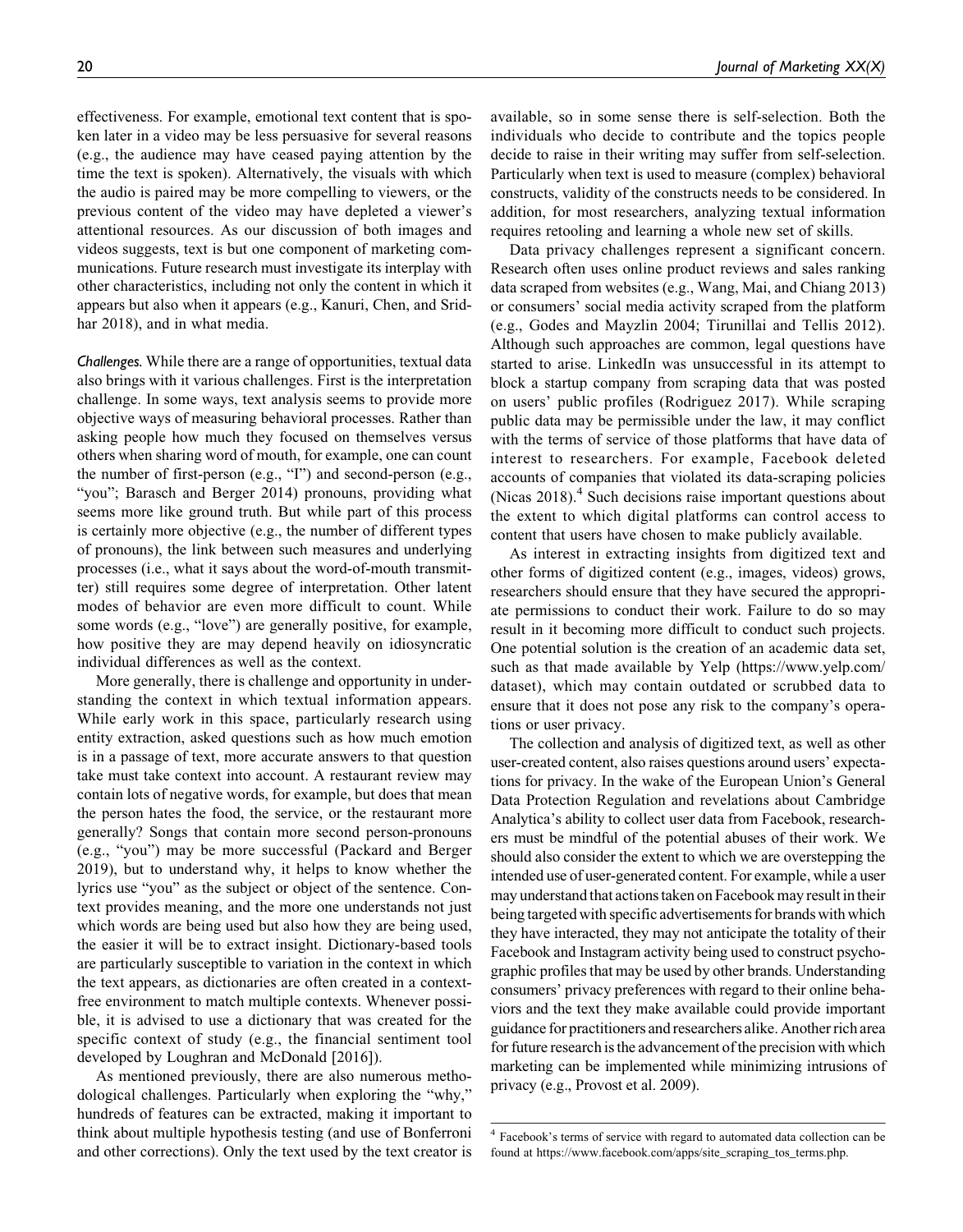# Concluding Thoughts

Communication is an important facet of marketing that encompasses communication between organizations and their partners, between businesses and their consumers, and among consumers. Textual data holds details of these communications, and through automated textual analysis, researchers are poised to convert this raw material into valuable insights. Many of the recent advances in the use of textual data were developed in fields outside of marketing. As we look toward the future and the role of marketers, these recent advancements should serve as exemplars. Marketers are well positioned at the interface between consumers, firms, and organizations to leverage and advance tools to extract textual information to address some of the key issues faced by business and society today, such as the proliferation of misinformation, the pervasiveness of technology in our lives, and the role of marketing in society. Marketing offers an invaluable perspective that is vital to this conversation, but it will only be by taking a broader perspective, breaking theoretical and methodological silos, and engaging with other disciplines that our research can reach its largest possible audience to affect the public discourse. We hope this framework encourages a reflection on the boundaries that have come to define marketing and opens avenues for future groundbreaking insights.

## Editors

Christine Moorman and Harald van Heerde

#### Declaration of Conflicting Interests

The author(s) declared no potential conflicts of interest with respect to the research, authorship, and/or publication of this article.

#### Funding

The author(s) received no financial support for the research, authorship, and/or publication of this article.

#### **References**

- Akpinar, Ezgi, and Jonah Berger (2015), "Drivers of Cultural Success: The Case of Sensory Metaphors," Journal of Personality and Social Psychology, 109 (1), 20–34.
- Alessa, Ali, and Miad Faezipour (2018), "A Review of Influenza Detection and Prediction Through Social Networking Sites," Theoretical Biology and Medical Modelling, 15 (1), 1–27.
- Anderson, Eric T., and Duncan I. Simester (2014), "Reviews Without a Purchase: Low Ratings, Loyal Customers, and Deception," Journal of Marketing Research, 51 (3), 249–69.
- Arsel, Zeynep, and Jonathan Bean (2013), "Taste Regimes and Market-Mediated Practice," Journal of Consumer Research, 39 (5), 899–917.
- Arvidsson, Adam, and Alessandro Caliandro (2016), "Brand Public," Journal of Consumer Research, 42 (5), 727–48.
- Ashley, Christy, and Tracy Tuten (2015), "Creative Strategies in Social Media Marketing: An Exploratory Study of Branded Social Content and Consumer Engagement," Psychology & Marketing, 32 (1), 15–27.
- Barasch, Alixandra, and Jonah Berger (2014), "Broadcasting and Narrowcasting: How Audience Size Affects What People Share," Journal of Marketing Research, 51 (3), 286–99.
- Bass, Frank M. (1969), "A New Product Growth for Model Consumer Durables," Management Science, 15 (5), 215–27.
- Batra, Rajeev, and Kevin L. Keller (2016), "Integrating Marketing Communications: New Findings, New Lessons, and New Ideas," Journal of Marketing, 80 (6), 122–45.
- Berger, Jonah (2014), "Word of Mouth and Interpersonal Communication: A Review and Directions for Future Research," Journal of Consumer Psychology, 24 (4), 586–607.
- Berger, Jonah, and Chip Heath (2005), "Idea Habitats: How the Prevalence of Environmental Cues Influences the Success of Ideas," Cognitive Science, 29 (2), 195–221.
- Berger, Jonah, Yoon Duk Kim, and Robert Meyer (2019), "Emotional Volatility and Cultural Success," working paper.
- Berger, Jonah, and Katherine L. Milkman (2012), "What Makes Online Content Viral?" Journal of Marketing Research, 49 (2), 192–205.
- Berger, Jonah, Wendy W. Moe, and David A. Schweidel (2019), "What Makes Stories More Engaging? Continued Reading in Online Content," working paper.
- Berger, Jonah, and Grant Packard (2018), "Are Atypical Things More Popular?" Psychological Science, 29 (7), 1178–84.
- Berman, Ron, Shiri Melumad, Colman Humphrey, and Robert Meyer (2019), "A Tale of Two Twitterspheres: Political Microblogging During and After the 2016 Primary and Presidential Debates," Journal of Marketing Research, 56 (6), doi:10.1177/00222437 19861923.
- Bielby, William, and Denise Bielby (1994), "'All Hits Are Flukes': Institutionalized Decision Making and the Rhetoric of Network Prime-Time Program Development," American Journal of Sociology, 99 (5), 1287–1313.
- Blei, David M., Andrew Y. Ng, and Michael I. Jordan (2003), "Latent Dirichlet Allocation," Journal of Machine Learning Research, 3, 993–1022.
- Boersma, Paul (2001), "Praat, a System for Doing Phonetics by Computer," Glot International, 5 (9/10), 341–45.
- Boghrati, Reihane, and Jonah Berger (2019) "Quantifying 60 Years of Misogyny in Music," working paper.
- Bollen, Johan, Huina Mao, and Xiaojun Zeng (2011), "Twitter Mood Predicts the Stock Market," Journal of Computational Science, 2  $(1), 1-8.$
- Borah, Abhishek, and Gerard J. Tellis (2016), "Halo (Spillover) Effects in Social Media: Do Product Recalls of One Brand Hurt or Help Rival Brands?" Journal of Marketing Research, 53 (2), 143–60.
- Boyd, Robert, and Peter Richerson (1986), Culture and Evolutionary Process. Chicago: University of Chicago Press.
- Büschken, Joachim, and Greg M. Allenby (2016), "Sentence-Based Text Analysis for Customer Reviews," Marketing Science, 35 (6), 953–75.
- Cavalli-Sforza, Luigi Luca, and Marcus W. Feldman (1981), Cultural Transmission and Evolution: A Quantitative Approach. Princeton, NJ: Princeton University Press.
- Chen, Zoey, and Nicholas H. Lurie (2013), "Temporal Contiguity and Negativity Bias in the Impact of Online Word of Mouth," Journal of Marketing Research, 50 (4), 463–76.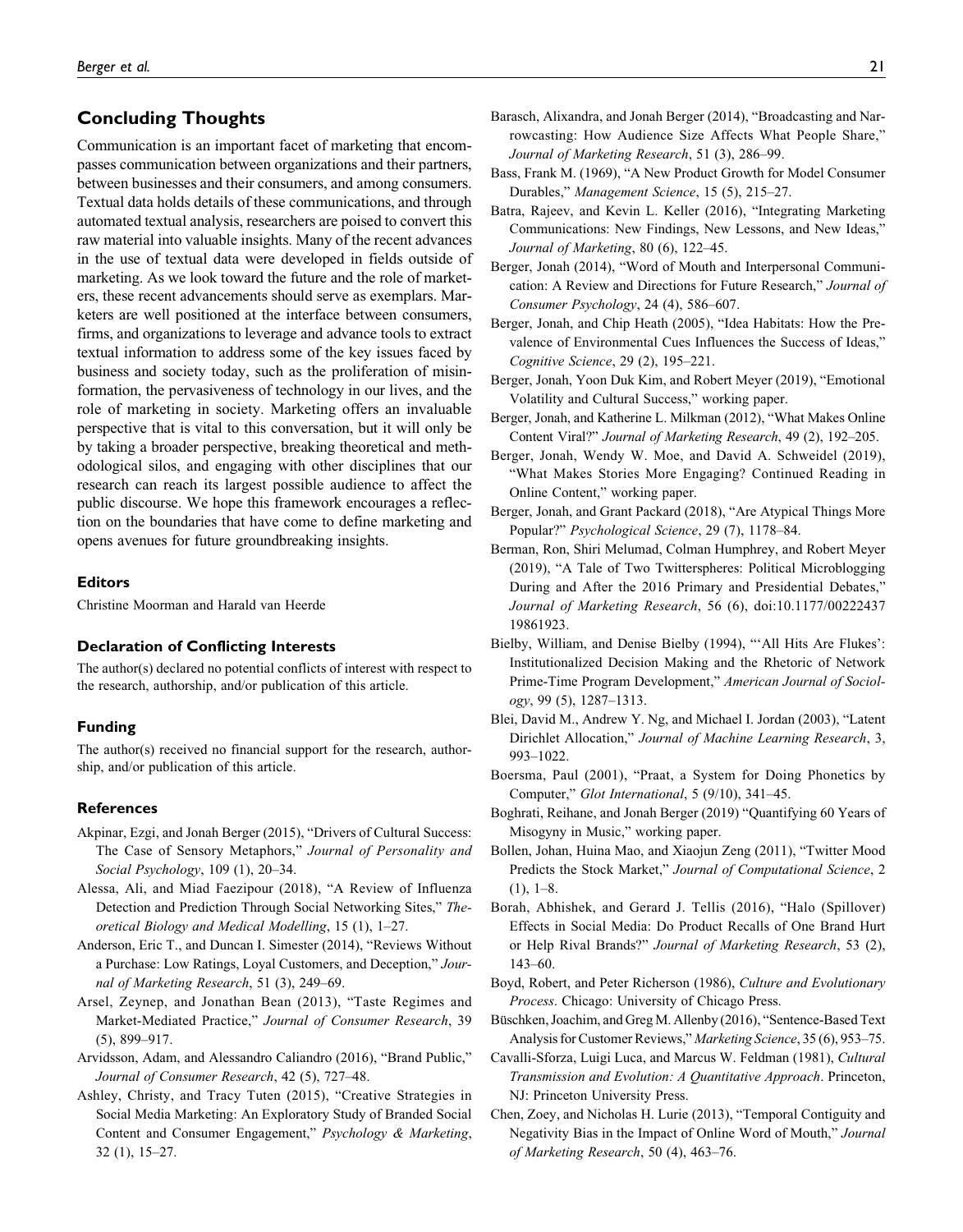- Chevalier, Judith A., and Dina Mayzlin (2006), "The Effect of Word of Mouth on Sales: Online Book Reviews," Journal of Marketing Research, 43 (3), 345–54.
- Cohn, Michael A., Matthias R. Mehl, and James W. Pennebaker (2004), "Linguistic Markers of Psychological Change Surrounding September 11, 2001," Psychological Science, 15 (10), 687–93.
- Cook, Thomas D., and Donald Thomas Campbell (1979), Experimental and Quasi-Experimental Designs for Generalized Causal Inference. Boston: Houghton Mifflin.
- Danescu-Niculescu-Mizil, Christian, Robert West, Dan Jurafsky, Jure Leskovec, and Christopher Potts (2013), "No Country for Old Members: User Lifecycle and Linguistic Change in Online Communities," in Proceedings of the 22nd International Conference on World Wide Web. New York: Association for Computing Machinery, 307–18.
- Das, Sanjiv, and Mike Y. Chen (2007), "Yahoo! for Amazon: Sentiment Extraction from Small Talk on the Web," Management Science, 53 (9), 1375–88.
- De Angelis, Matteo, Andrea Bonezzi, Alessandro M. Peluso, Derek Rucker, and Michele Costabile (2012), "On Braggarts and Gossips: A Self-Enhancement Account of Word-of-Mouth Generation and Transmission," Journal of Marketing Research, 49 (4), 551–63.
- Dichter, E. (1966), "How Word-of-Mouth Advertising Works," Harvard Business Review, 44 (6), 147–66.
- Dodds, Peter Sheridan, Harris Kameron Decker, Isabel M. Kloumann, Catherine A. Bliss, and Christopher M. Danforth (2011), "Temporal Patterns of Happiness and Information in a Global Social Network: Hedonometrics and Twitter," PLoS ONE, 6 (12), e26752.
- Dowling, Grahame R., and Boris Kabanoff (1996), "Computer-Aided Content Analysis: What Do 240 Advertising Slogans Have in Common?" Marketing Letters, 7 (1), 63–75.
- Eliashberg, Jehoshua, Sam K. Hui, and Z. John Zhang (2007a), "From Story Line to Box Office: A New Approach for Green-Lighting Movie Scripts," Management Science, 53 (6), 881–93.
- Eliashberg, Jehoshua, Sam K. Hui, and Z. John Zhang (2007b), "Assessing Box Office Performance Using Movie Scripts: A Kernel-Based Approach," IEEE Transactions on Knowledge & Data Engineering, 26 (11), 2639–48.
- Feldman, Ronen, Oded Netzer, Aviv Peretz, and Binyamin Rosenfeld (2015), "Utilizing Text Mining on Online Medical Forums to Predict Label Change Due to Adverse Drug Reactions," in Proceedings of the 21th ACM SIGKDD International Conference on Knowledge Discovery and Data Mining. New York: Association for Computing Machinery, 1779–88.
- Fiss, Peer C., and Paul M. Hirsch (2005), "The Discourse of Globalization: Framing and Sensemaking of an Emerging Concept," American Sociological Review, 70 (1), 29–52.
- Fossen, Beth L., and David A. Schweidel (2019), "Social TV, Advertising, and Sales: Are Social Shows Good for Advertisers?" Marketing Science, 38 (2), 274–95.
- Gandomi, Amir, and Murtaza Haider (2015), "Beyond the Hype: Big Data Concepts, Methods, and Analytics," International Journal of Information Management, 35 (2), 137–44.
- Garg, Nikhil, Londa Schiebinger, Dan Jurafsky, and James Zou (2018), "Word Embeddings Quantify 100 Years of Gender and Ethnic Stereotypes," Proceedings of the National Academy of Sciences, 115 (16), E3635–44.
- Gebhardt, Gary F., Francis J. Farrelly, and Jodie Conduit (2019), "Market Intelligence Dissemination Practices," Journal of Marketing, 83 (3), 72–90.
- Ghose, Anindya, and Panagiotis G. Ipeirotis (2011), "Estimating the Helpfulness and Economic Impact of Product Reviews: Mining Text and Reviewer Characteristics," IEEE Transactions on Knowledge and Data Engineering, 23 (10), 1498–1512.
- Godes, David, and Dina Mayzlin (2004), "Using Online Conversations to Study Word-of-Mouth Communication," Marketing Science, 23 (4), 545–60.
- Godes, David, and José C. Silva (2012), "Sequential and Temporal Dynamics of Online Opinion," Marketing Science, 31 (3), 448–73.
- Goffman, Erving (1959), "The Moral Career of the Mental Patient," Psychiatry, 22 (2), 123–42.
- Gopalan, Prem, Jake M. Hofman, and David M. Blei (2013), "Scalable Recommendation with Poisson Factorization," (accessed August 19, 2019), [https://arxiv.org/abs/1311.1704.](https://arxiv.org/abs/1311.1704)
- Hancock, Jeffrey T., Lauren E. Curry, Saurabh Goorha, and Michael Woodworth (2007), "On Lying and Being Lied To: A Linguistic Analysis of Deception in Computer-Mediated Communication," Discourse Processes, 45 (1), 1–23.
- Hartmann, Jochen, Mark Heitmann, Christina Schamp, and Oded Netzer (2019), "The Power of Brand Selfies in Consumer-Generated Brand Images," working paper.
- Hartmann, Jochen, Juliana Huppertz, Christina Schamp, and Mark Heitmann (2018), "Comparing Automated Text Classification Methods," International Journal of Research in Marketing, 36 (1), 20–38.
- Hennig-Thurau, Thorsten, Caroline Wiertz, and Fabian Feldhaus (2015), "Does Twitter Matter? The Impact of Microblogging Word of Mouth on Consumers' Adoption of New Movies," Journal of the Academy of Marketing Science, 43 (3), 375–94.
- Herhausen, Dennis, Stephan Ludwig, Dhruv Grewal, Jochen Wulf, and Marcus Schögel (2019), "Detecting, Preventing, and Mitigating Online Firestorms in Brand Communities," Journal of Marketing, 83 (3), 1–21.
- Hill, Vanessa, and Kathleen M. Carley (1999), "An Approach to Identifying Consensus in a Subfield: The Case of Organizational Culture," Poetics, 27 (1), 1–30.
- Hirsch, Arnold R. (1986) "The Last 'Last Hurrah'," Journal of Urban History, 13 (1), 99–110.
- Hirsch, Peer M. (1972) "Processing Fads and Fashions: An Organization-Set Analysis of Cultural Industry Systems," American Journal of Sociology, 77 (4), 639–59.
- Holt, Douglas (2016), "Branding in the Age of Social Media," Harvard Business Review, 94 (3), 40–50.
- Homburg, Christian, Laura Ehm, and Martin Artz (2015), "Measuring and Managing Consumer Sentiment in an Online Community Environment," Journal of Marketing Research, 52 (5), 629–41.
- Huang, Karen, Michael Yeomans, Alison W. Brooks, Julia Minson, and Francesca Gino (2017), "It Doesn't Hurt to Ask: Question-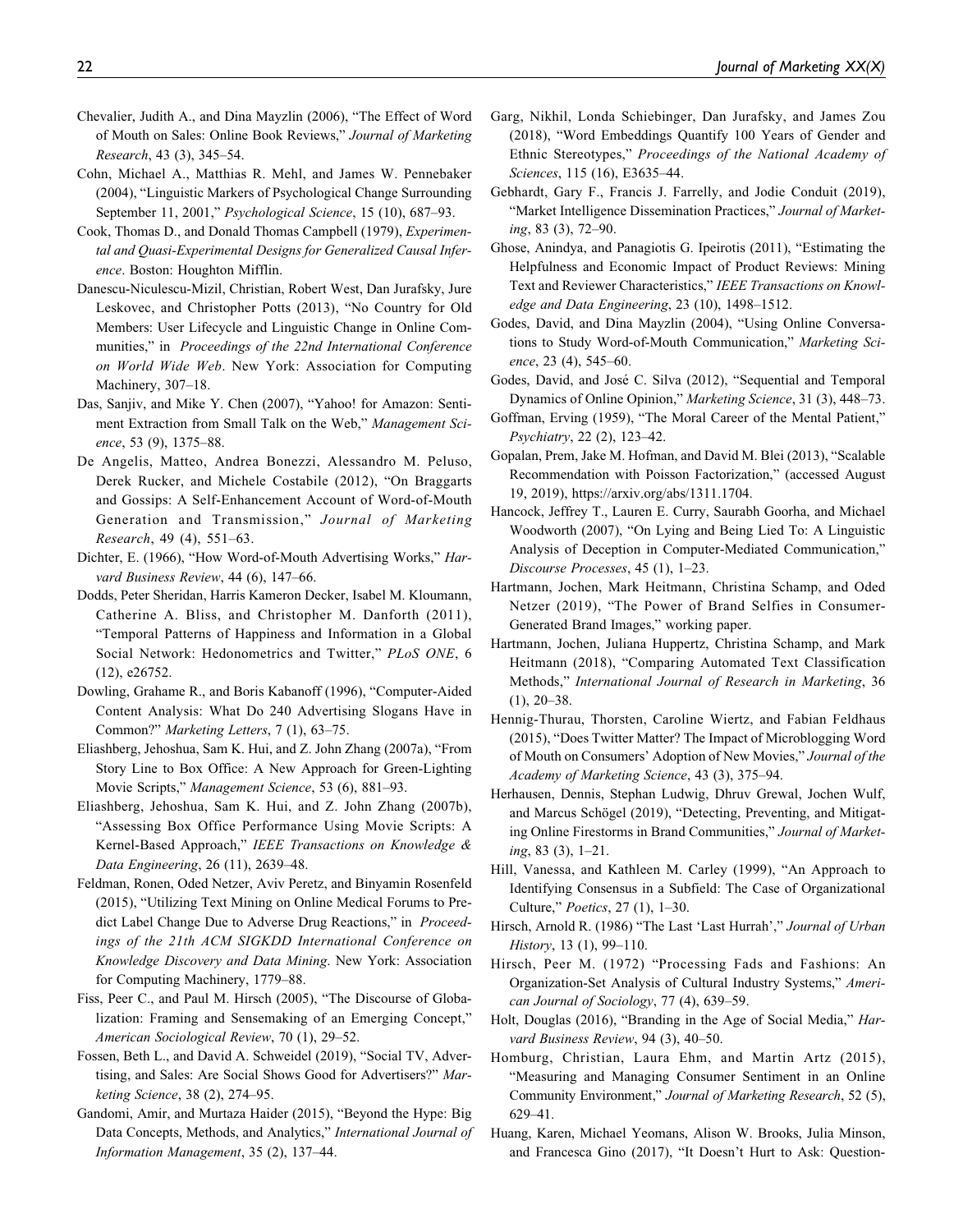Asking Increases Liking," Journal of Personality and Social Psychology, 113 (3), 430–52.

- Humphreys, Ashlee (2010), "Semiotic Structure and the Legitimation of Consumption Practices: The Case of Casino Gambling," Journal of Consumer Research, 37 (3), 490–510.
- Humphreys, Ashlee, and Kathryn A. LaTour (2013), "Framing the Game: Assessing the Impact of Cultural Representations on Consumer Perceptions of Legitimacy," Journal of Consumer Research, 40 (4), 773–95.
- Humphreys, Ashlee, and Rebecca Jen-Hui Wang (2017), "Automated Text Analysis for Consumer Research," Journal of Consumer Research, 44 (6), 1274–1306.
- Hutto, Clayton J., and Eric Gilbert (2014), "VADER: A Parsimonious Rule-Based Model for Sentiment Analysis of Social Media Text," in Proceedings of the Eighth International Conference on Weblogs and Social Media. Palo Alto, CA: Association for the Advancement of Artificial Intelligence.
- Iyengar, Raghuram, Christopher Van den Bulte, and Thomas Valente (2011), "Opinion Leadership and Social Contagion in New Product Diffusion," Marketing Science, 30 (2), 195–212.
- Jameson, Fredric (2005), Archaeologies of the Future: The Desire Called Utopia and Other Science Fictions. New York: Verso.
- Jurafsky, Dan, Victor Chahuneau, Bryan R. Routledge, and Noah A. Smith (2014), "Narrative Framing of Consumer Sentiment in Online Restaurant Reviews," First Monday, 19 (4), [https://firstmon](https://firstmonday.org/ojs/index.php/fm/article/view/4944/3863) [day.org/ojs/index.php/fm/article/view/4944/3863.](https://firstmonday.org/ojs/index.php/fm/article/view/4944/3863)
- Kanuri, Vamsi K., Yixing Chen, and Shrihari (Hari) Sridhar (2018), "Scheduling Content on Social Media: Theory, Evidence, and Application," Journal of Marketing, 82 (6), 89-108.
- Kern, Margaret L., Gregory Park, Johannes C. Eichstaedt, H. Andrew Schwartz, Maarten Sap, and Laura K. Smith (2016), "Gaining Insights from Social Media Language: Methodologies and Challenges," Psychological Methods, 21 (4), 507–25.
- Kübler, Raoul V., Anatoli Colicev, and Koen Pauwels (2017) "Social Media's Impact on Consumer Mindset: When to Use Which Sentiment Extraction Tool," Marketing Science Institute Working Paper Series 17-122-09.
- Kulkarni, Dipti (2014), "Exploring Jakobson's 'Phatic Function' in Instant Messaging Interactions," Discourse & Communication, 8 (2), 117–36.
- LeCun, Yann, Yoshua Bengio, and Geoffrey Hinton (2015), "Deep Learning," Nature, 521 (7553), 436–44.
- Lee, Thomas Y., and Eric T. Bradlow (2011), "Automated Marketing Research Using Online Customer Reviews," Journal of Marketing Research, 48 (5), 881–94.
- Li, Feng, and Timon C. Du (2011), "Who Is Talking? An Ontology-Based Opinion Leader Identification Framework for Word-of-Mouth Marketing in Online Social Blogs," Decision Support Systems, 51 (1), 190–97.
- Liu, Jia, and Olivier Toubia (2018), "A Semantic Approach for Estimating Consumer Content Preferences from Online Search Queries," Marketing Science, 37 (6), 855–1052.
- Liu, Liu, Daria Dzyabura, and Natalie Mizik (2018), "Visual Listening In: Extracting Brand Image Portrayed on Social Media," working paper.
- Liu, Xuan, Savannah Wei Shi, Thales Teixeira, and Michel Wedel (2018), "Video Content Marketing: The Making of Clips," Journal of Marketing, 82 (4), 86–101.
- Ljung, M. (2000), "Newspaper Genres and Newspaper English," in English Media Texts Past and Present: Language and Textual Structure, Friedrich Ungerer, ed. Philadelphia: John Benjamins Publishing, 131–50.
- Longoni, Chiara, Andrea A. Bonezzi, and Carey K. Morewedge (2019), "Resistance to Medical Artificial Intelligence," Journal of Consumer Research, published online May 3, DOI: https://doi. org/10.1093/jcr/ucz013.
- Loughran, Tim, and Bill McDonald (2016). "Textual Analysis in Accounting and Finance: A Survey," Journal of Accounting Research, 54 (4), 1187–1230.
- Ludwig, Stephan, Ko De Ruyter, Mike Friedman, Elisabeth C. Bruggen, Martin Wetzels, and Gerard Pfann (2013), "More Than Words: The Influence of Affective Content and Linguistic Style Matches in Online Reviews on Conversion Rates," Journal of Marketing, 77 (1), 87–103.
- Ludwig, Stephan, Ko De Ruyter, Dominik Mahr, Elisabeth C. Bruggen, Martin Wetzels, and Tom De Ruyck (2014), "Take Their Word for It: The Symbolic Role of Linguistic Style Matches in User Communities," MIS Quarterly, 38 (4), 1201-17.
- Ludwig, Stephan, Tom Van Laer, Ko De Ruyter, and Mike Friedman (2016), "Untangling a Web of Lies: Exploring Automated Detection of Deception in Computer-Mediated Communication," Journal of Management Information Systems, 33 (2), 511–41.
- Ma, Liye, Sun Baohung, and Sunder Kekre (2015), "The Squeaky Wheel Gets the Grease—An Empirical Analysis of Customer Voice and Firm Intervention on Twitter," Marketing Science, 34 (5), 627–45.
- Manchanda, Puneet, Grant Packard, and A. Pattabhitamaiah (2015), "Social Dollars: The Economic Impact of Consumer Participation in a Firm-Sponsored Online Community," Marketing Science, 34 (3), 367–87.
- Mathwick, Charla, Caroline Wiertz, and Ko De Ruyter (2007), "Social Capital Production in a Virtual P3 Community," Journal of Consumer Research, 34 (6), 832–49.
- McCarthy, Daniel, and Peter Fader (2018), "Customer-Based Corporate Valuation for Publicly Traded Noncontractual Firms," Journal of Marketing Research, 55 (5), 617–35.
- McCombs, Maxwell E., and Donald L. Shaw (1972), "The Agenda-Setting Function of Mass Media," Public Opinion Quarterly, 36 (2), 176–87.
- McCracken, Grant (1988), Qualitative Research Methods: The Long Interview. Newbury Park, CA: SAGE Publications.
- McQuarrie, Edward F., Jessica Miller, and Barbara J. Phillips (2012), "The Megaphone Effect: Taste and Audience in Fashion Blogging," Journal of Consumer Research, 40 (1), 136–58.
- Melumad, Shiri J., J. Jeffrey Inman, and Michael Tuan Pham (2019), "Selectively Emotional: How Smartphone Use Changes User-Generated Content," Journal of Marketing Research, 56 (2), 259–75.
- Mikolov, Tomas, Kai Chen, Greg Corrado, and Jeffrey Dean (2013), "Efficient Estimation of Word Representations in Vector Space," (accessed August 19, 2019),<https://arxiv.org/abs/1301.3781>.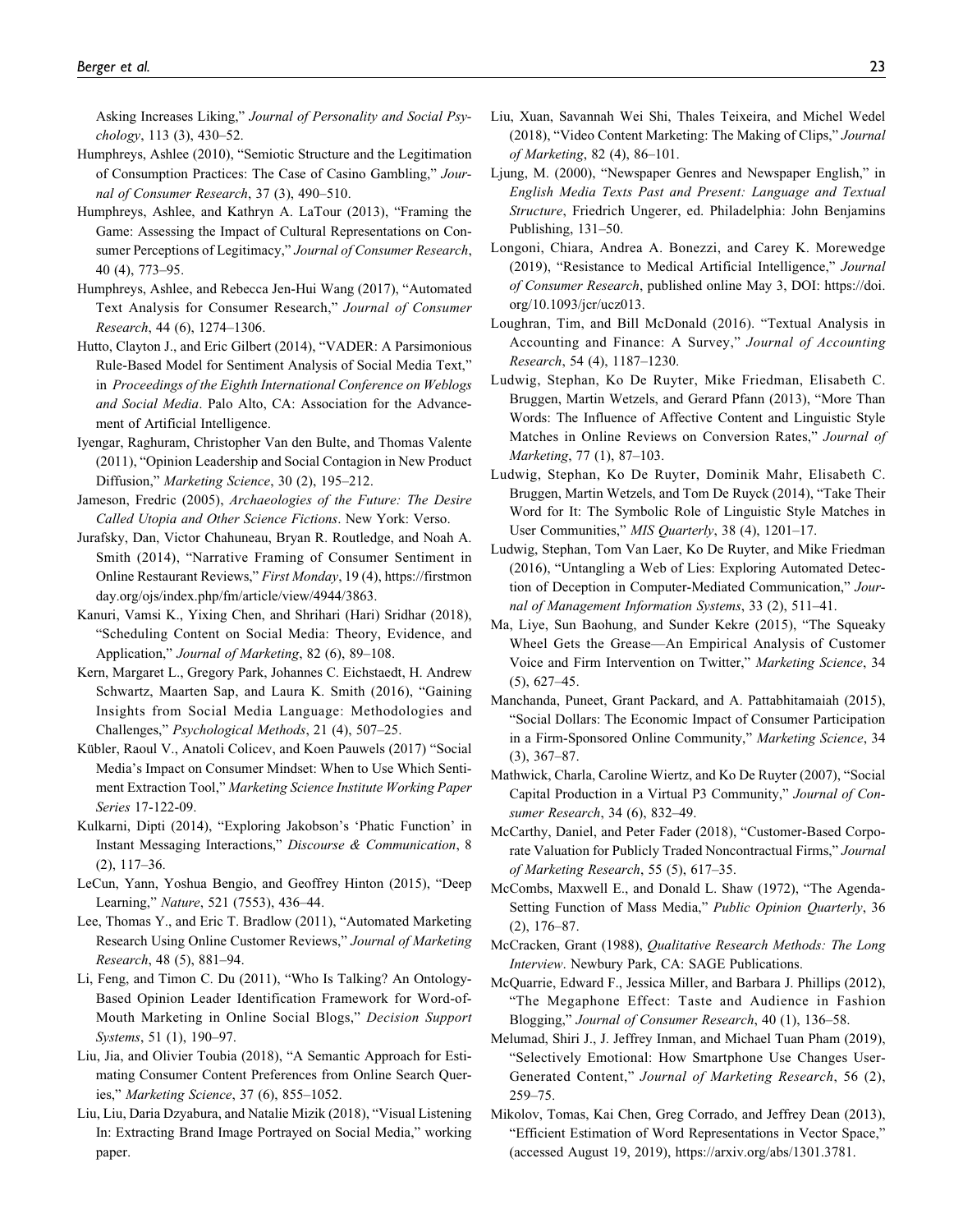- Moe, Wendy W., and David A. Schweidel (2012), "Online Product Opinions: Incidence, Evaluation, and Evolution," Marketing Science, 31 (3), 372–86.
- Moe, Wendy W., and Michael Trusov (2011), "The Value of Social Dynamics in Online Product Ratings Forums," Journal of Marketing Research, 48 (3), 444–56.
- Mogilner, Cassie, Sepandar D. Kamvar, and Jennifer Aaker (2011), "The Shifting Meaning of Happiness," Social Psychological and Personality Science, 2 (4), 395–402.
- Molner, Sven, Jaideep C. Prabhu, and Manjit S. Yadav (2019), "Lost in the Universe of Markets: Toward a Theory of Market Scoping for Early-Stage Technologies," Journal of Marketing, 83 (2), 37–61.
- Moody, Christopher E. (2016), "Mixing Dirichlet Topic Models and Word Embeddings to Make lda2vec," (accessed August 19, 2019), <https://arxiv.org/abs/1605.02019>.
- Moon, Sangkil, and Wagner A. Kamakura (2017), "A Picture Is Worth a Thousand Words: Translating Product Reviews into a Product Positioning Map," International Journal of Research in Marketing, 34 (1), 265–85.
- Moorman, Christine, Harald J. van Heerde, C. Page Moreau, and Robert W. Palmatier (2019a), "Challenging the Boundaries of Marketing," Journal of Marketing, 83 (5), 1–4.
- Moorman, Christine, Harald J. van Heerde, C. Page Moreau, and Robert W. Palmatier (2019b), " JM as a Marketplace of Ideas," Journal of Marketing, 83 (1), 1–7.
- Muñiz, Albert, Jr., and Thomas O'Guinn (2001), "Brand Community," Journal of Consumer Research, 27 (4), 412–32.
- Narayanan, Sridhar, Ramarao Desiraju, and Pradeep K. Chintagunta (2004), "Return on Investment Implications for Pharmaceutical Promotional Expenditures: The Role of Marketing-Mix Interactions," Journal of Marketing, 68 (4), 90–105.
- Netzer, Oded, Ronen Feldman, Jacob Goldenberg, and Moshe Fresko (2012), "Mine Your Own Business: Market-Structure Surveillance Through Text Mining," Marketing Science, 31 (3), 521–43.
- Netzer, Oded, Alain Lemaire, and Michal Herzenstein (2019), "When Words Sweat: Identifying Signals for Loan Default in the Text of Loan Applications," Journal of Marketing Research, published electronically August 15, 2019, doi:10.1177/0022243719852959.
- Nicas, Jack (2018), "Facebook Says Russian Firms 'Scraped' Data, Some for Facial Recognition," The New York Times (October 12), [https://www.nytimes.com/2018/10/12/technology/facebook-rus](https://www.nytimes.com/2018/10/12/technology/facebook-russian-scraping-data.html) [sian-scraping-data.html.](https://www.nytimes.com/2018/10/12/technology/facebook-russian-scraping-data.html)
- Nisbett, Richard E., and Timothy D. Wilson (1977), "Telling More Than We Can Know: Verbal Reports on Mental Processes," Psychological Review, 84 (3), 231–59.
- Opoku, Robert, Russell Abratt, and Leyland Pitt (2006), "Communicating Brand Personality: Are the Websites Doing the Talking for the Top South African Business Schools?" Journal of Brand Management, 14 (1/2), 20–39.
- Ott, Myle, Claire Cardie, and Jeff Hancock (2012), "Estimating the Prevalence of Deception in Online Review Communities," in Proceedings of the 21st International Conference on World Wide Web. New York: Association for Computing Machinery, 201–10.
- Packard, Grant, and Jonah Berger (2017), "How Language Shapes Word of Mouth's Impact," Journal of Marketing Research, 54 (4), 572–88.
- Packard, Grant, and Jonah Berger (2019), "How Concrete Language Shapes Customer Satisfaction," working paper.
- Packard, Grant, Sarah G. Moore, and Brent McFerran (2018), "(I'm) Happy to Help (You): The Impact of Personal Pronoun Use in Customer–Firm Interactions," Journal of Marketing Research, 55 (4), 541–55.
- Palmatier, Robert W., Rajiv P. Dant, and Dhruv Grewal (2007), "A Comparative Longitudinal Analysis of Theoretical Perspectives of Interorganizational Relationship Performance," Journal of Marketing, 71 (4), 172–94.
- Peladeau, N. (2016), WordStat: Content Analysis Module for SIM-STAT. Montreal, Canada: Provalis Research.
- Pennebaker, James W. (2011), "The Secret Life of Pronouns," New Scientist, 211 (2828), 42–45.
- Pennebaker, James W., Roger J. Booth, Ryan L. Boyd, and Martha E. Francis (2015), Linguistic Inquiry and Word Count: LIWC2015. Austin, TX: Pennebaker Conglomerates.
- Pennebaker, James W., and Laura A. King (1999), "Linguistic Styles: Language Use as an Individual Difference," Journal of Personality and Social Psychology, 77 (6), 1296–1312.
- Smith, Aaron, and Monica Anderson (2018), "Social Media Use in 2018," Pew Research Center (March 1), [http://www.pewinternet.](http://www.pewinternet.org/2018/03/01/social-media-use-in-2018/) [org/2018/03/01/social-media-use-in-2018/](http://www.pewinternet.org/2018/03/01/social-media-use-in-2018/).
- Pollach, Irene (2012), "Taming Textual Data: The Contribution of Corpus Linguistics to Computer-Aided Text Analysis," Organizational Research Methods, 15 (2), 263–87.
- Provost, Foster, Brian Dalessandro, Rod Hook, Xiaohan Zhang, and Alan Murray (2009), "Audience Selection for On-Line Brand Advertising: Privacy-Friendly Social Network Targeting," in Proceedings of the 15th ACM SIGKDD International Conference on Knowledge Discovery and Data Mining. New York: Association for Computing Machinery, 707–16.
- Puranam, Dinesh, Vishal Narayan, and Vrinda Kadiyali (2017), "The Effect of Calorie Posting Regulation on Consumer Opinion: A Flexible Latent Dirichlet Allocation Model with Informative Priors," Marketing Science, 36 (5), 726-46.
- Ransbotham, Sam, Nicholas Lurie, and Hongju Liu (2019), "Creation and Consumption of Mobile Word of Mouth: How Are Mobile Reviews Different?" Marketing Science, published online January 28, DOI: https://doi.org/10.1287/mksc.2018.1115.
- Reagan, Andrew J., Lewis Mitchell, Dilan Kiley, Christopher M. Danforth, and Petter Sheridan Dodds (2016), "The Emotional Arcs of Stories Are Dominated by Six Basic Shapes," EPJ Data Science, 5 (1), 1–12.
- Rocklage, Matthew D., and Russell H. Fazio (2015), "The Evaluative Lexicon: Adjective Use as a Means of Assessing and Distinguishing Attitude Valence, Extremity, and Emotionality," Journal of Experimental Social Psychology, 56 (January), 214–27.
- Rocklage, Matthew D., Derek D. Rucker, and Loran F. Nordgren (2018), "The Evaluative Lexicon 2.0: The Measurement of Emotionality, Extremity, and Valence in Language," Behavior Research Methods, 50 (4), 1327–44.
- Rodriguez, Salvador (2017), "U.S. Judge Says LinkedIn Cannot Block Startup from Public Profile Data," Reuters (August 14), [https://](https://www.reuters.com/article/us-microsoft-linkedin-ruling/u-s-judge-says-linkedin-cannot-block-startup-from-public-profile-data-idUSKCN1AU2BV) [www.reuters.com/article/us-microsoft-linkedin-ruling/u-s-judge-](https://www.reuters.com/article/us-microsoft-linkedin-ruling/u-s-judge-says-linkedin-cannot-block-startup-from-public-profile-data-idUSKCN1AU2BV)